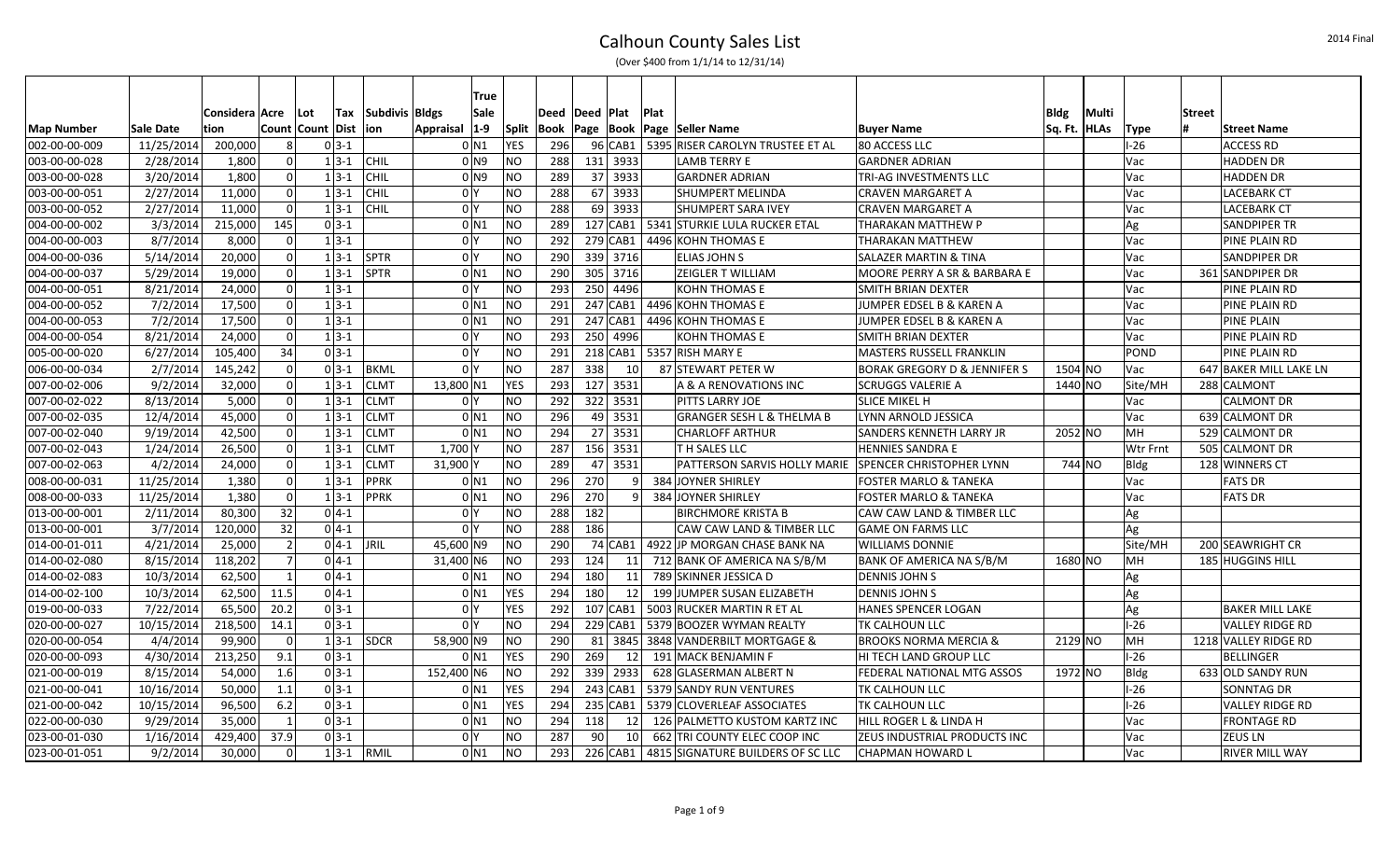|  | (Over \$400 from 1/1/14 to 12/31/14) |
|--|--------------------------------------|
|--|--------------------------------------|

|                   |                  |                |                         |                  |              |                |            | True                |              |                |     |                 |              |                                                    |                                     |              |       |             |               |                            |
|-------------------|------------------|----------------|-------------------------|------------------|--------------|----------------|------------|---------------------|--------------|----------------|-----|-----------------|--------------|----------------------------------------------------|-------------------------------------|--------------|-------|-------------|---------------|----------------------------|
|                   |                  | Considera Acre |                         | <b>Lot</b>       | <b>Tax</b>   | Subdivis Bldgs |            | Sale                |              | Deed Deed Plat |     |                 | <b>IPlat</b> |                                                    |                                     | Bldg         | Multi |             | <b>Street</b> |                            |
| <b>Map Number</b> | <b>Sale Date</b> | tion           |                         | Count Count Dist |              | lion           | Appraisal  | $ 1-9 $             | <b>Split</b> | Book           |     |                 |              | Page   Book   Page   Seller Name                   | <b>Buyer Name</b>                   | Sq. Ft. HLAs |       | <b>Type</b> |               | Street Name                |
| 023-00-02-045     | 1/14/2014        | 2,500          | 1.9                     |                  | $0 3-1$      |                | 44,900 N6  |                     | NΟ           | 287            | 145 |                 |              | MALETTE MARY E                                     | <b>BANK OF NEW YORK MELLON</b>      | 1080 NO      |       | <b>Bldg</b> |               | 193 SUGAR HILL LN          |
| 023-00-02-054     | 2/28/2014        | 500            | $\overline{1}$          |                  | $0 \, 3 - 1$ |                |            | 0 <sub>N9</sub>     | ΝO           | 288            |     | 126 2377        |              | <b>BOVAIN LANCE</b>                                | R & O ENTERPRISE                    |              |       | Vac         |               | <b>SUGAR HILL LN</b>       |
| 023-00-02-054     | 9/12/2014        | 8,000          | $\mathbf{1}$            |                  | $0 3-1$      |                |            | 0 <sup>1</sup>      | <b>NO</b>    | 293            |     | 267 2377        |              | <b>R &amp; O ENTERPRISE</b>                        | <b>CASTELLO MARIA</b>               |              |       | Vac         |               | <b>SUGAR HILL LN</b>       |
| 028-00-00-029     | 7/31/2014        | 30,000         | $\overline{0}$          |                  | $1 3-1$      |                |            | 0 <sup>Y</sup>      | <b>NO</b>    | 292            |     | $174$ CAB1      |              | 5362 CROSBY ELIZABETH L                            | WATTS JOSHUA & JULIAN KENNETH       |              |       | Vac         |               | <b>GEIGER FIELD TR</b>     |
| 030-00-02-014     | 3/19/2014        | 178,000        | $\overline{0}$          |                  | $1 3-1$      | <b>CRPL</b>    | 190,600 Y  |                     | NΟ           | 288            |     | 326 4223        |              | WILLIAMS JAMES M & BRENDA G                        | <b>SHAW ELIZABETH THACHER &amp;</b> | 2055 NO      |       | Bldg        |               | 100 SANDY RUN CT           |
| 030-00-02-018     | 5/6/2014         | 195,000        | $\overline{0}$          |                  | $1 3-1$      | CRPL           | 176,700 Y  |                     | NΟ           | 290            | 78  | 4223            |              | <b>WILSON SHANNON M</b>                            | HAYES CLIFTON F JR & JAMIIE H       | 1551 NO      |       | Bldg        |               | 107 SANDY RUN CT           |
| 030-00-02-025     | 4/25/2014        | 179,850        | $\overline{0}$          |                  | $1 3-1$      | <b>CRPL</b>    | 175,800 Y  |                     | NΟ           | 289            | 304 | 4223            |              | SEPULVADO JOHNNIE W & HAZEL NSELLS HARRY B &       |                                     | 1620 NO      |       | Bldg        |               | 121 SANDY RUN CT           |
| 030-00-02-075     | 10/17/2014       | 13,000         | $\overline{0}$          |                  | $1 3-1$      | <b>CRPL</b>    |            | $0$ N1              | <b>NO</b>    | 294            |     | 308 CAB1        |              | 5366 SEC FED TR AS TRUSTEE                         | URBAN SPRINGS DEVELOPMENT CO        |              |       | Vac         |               |                            |
| 035-00-00-003     | 12/15/2014       | 169,000        | 5.5                     |                  | $0 4-1$      |                |            | $0$ <sub>N1</sub>   | <b>NO</b>    | 296            | 274 | 12              |              | 109 HAYDEN TOMMY H JR                              | ELLISOR SARAH W & TODD A            |              |       | Ag          |               | <b>CENTER HILL RD</b>      |
| 037-00-00-028     | 3/26/2014        | 3,000          | 2.3                     |                  | $0 4-1$      |                |            | $01$ N <sub>9</sub> | NΟ           | 289            |     | 33 3453 A       |              | <b>CRUM ALTON</b>                                  | <b>FAVOR HARRY</b>                  |              |       | Vac         |               | <b>SAYLOR CT</b>           |
| 038-00-00-008     | 3/20/2014        | 203,000        | 58                      |                  | $0 4-1$      |                |            | 0 <sup>Y</sup>      | <b>NO</b>    | 288            | 316 |                 |              | STABLER KATHRYN A &                                | <b>GAME ON FARMS LLC</b>            |              |       | Ag          |               |                            |
| 038-00-00-009     | 2/25/2014        | 735,000        | 210                     |                  | $0 4-1$      |                |            | 0 <sup>1</sup>      | NO           | 288            | 41  |                 |              | DEARBORN ROAD LLC                                  | <b>GAME ON FARMS LLC</b>            |              |       | Ag          |               | <b>DEARBORN RD</b>         |
| 039-00-00-003     | 2/19/2014        | 90,000         | 1.2                     |                  | $0 4-1$      |                | 48,900     |                     | NΟ           | 288            | 11  | 11              |              | 944 SMOAK ROBERT NICHOLAS                          | <b>GAME ON FARMS LLC</b>            | 1000 NO      |       | Bldg        |               | 532 STURKIE                |
| 039-00-00-013     | 9/25/2014        | 230,930        | 65.8                    |                  | $0 4-1$      |                |            | 0 N                 | <b>NO</b>    | 294            |     | 63 CAB1         |              | 4856 SAYLOR JOHNNIE B & EDNA R                     | <b>GAME ON FARMS LLC</b>            |              |       | <b>POND</b> |               | 725 KAIGLER RD             |
| 043-00-00-008     | 8/14/2014        | 60,000         | 18.7                    |                  | $0 4-1$      |                |            | 0 <sup>1</sup>      | NO           | 292            |     | 299 1122        |              | PENN CARLTON M                                     | WAYSTACK TRISTRAM J                 |              |       | <b>POND</b> |               | MURPH MILL RD              |
| 044-00-00-010     | 12/3/2014        | 112,444        | 97.3                    |                  | $0 4-1$      |                |            | $0$ <sub>N1</sub>   | <b>NO</b>    | 296            |     | 38 CAB1         |              | 5390 JAMISON RUTH                                  | <b>REED HOLDINGS LLC</b>            |              |       | Ag          |               | 1113 KENNERLY RD           |
| 046-00-00-032     | 7/3/2014         | 25,000         | $\overline{\mathbf{0}}$ |                  | $1 4-1$      |                | 10,500     |                     | NΟ           | 291            | 265 | 10 <sup>1</sup> |              | 34 HALL MAURICE TRUSTEE                            | <b>MCELROY SCOTT R</b>              | 2585 NO      |       | Hanger      |               | DO LITTLE LN               |
| 047-00-01-057     | 1/3/2014         | 1,500          | 2.6                     |                  | $0 4-1$      |                | 147,500 N9 |                     | NΟ           | 286            | 344 |                 |              | OTT HARRY L JR                                     | <b>SWEATMAN EDWARD JR &amp;</b>     | 1664 NO      |       | Bldg        |               | 7666 COLUMBIA RD           |
| 047-00-01-061     | 5/6/2014         | 278,500        | 6.4                     |                  | $0 4-1$      |                | 197,000 Y  |                     | NO           | 290            |     | $111$ CAB1      |              | 4485 STILLINGER C KEVIN &                          | <b>HALSTEAD CHAD J</b>              | 1990 NO      |       | Bldg        |               | 7746 COLUMBIA RD           |
| 047-00-01-070     | 1/3/2014         | 1,500          | 0.3                     |                  | $0 4-1$      |                |            | 0 N1                | <b>YES</b>   | 286            | 344 |                 |              | SWEATMAN EDWARD W & SAMAN OTT HARRY L JR & LINDA F |                                     |              |       | Vac         |               | <b>COLUMBIA RD</b>         |
| 049-00-01-010     | 12/11/2014       | 189,000        | 70                      |                  | $0 4-1$      |                |            | $0$ N <sub>1</sub>  | <b>NO</b>    | 296            |     | 102 CAB1        |              | 4538 BESSINGER L MAURICE SR                        | <b>CULCLASURE FARM TRACT LLC</b>    |              |       | Ag          |               | <b>HORSEFEATHERS LN</b>    |
| 049-00-01-017     | 12/11/2014       | 911,000        | $\overline{0}$          |                  | $1 4-1$      | GLEN           |            | $0$ N <sub>1</sub>  | <b>NO</b>    | 296            |     | 106 3436        |              | PIGGIE PARK ENTERPRISES INC                        | <b>CUCLUSURE FARM TRACT LLC</b>     |              |       | <b>Vac</b>  |               | <b>BIG BEAVER CREEK RD</b> |
| 049-00-01-019     | 12/11/2014       | 911,000        | $\overline{0}$          |                  | $2 4-1 $     | GLEN           |            | 0 N1                | <b>NO</b>    | 296            | 106 | 11              |              | 788 PIGGIE PARK ENT INC                            | <b>CUCLUSURE FARM TRACT LLC</b>     |              |       | Vac         |               | 864 BIG BEAVER CREEK RD    |
| 049-00-01-022     | 12/11/2014       | 911,000        | $\overline{0}$          |                  | $1 4-1$      | GLEN           |            | $0$ N1              | <b>NO</b>    | 296            | 106 | 3436            |              | PIGGIE PARK ENTERPRISES INC                        | <b>CUCLUSURE FARM TRACT LLC</b>     |              |       | Vac         |               | SOURWOOD CT                |
| 049-00-01-024     | 12/11/2014       | 911,000        | $\overline{0}$          |                  | $1 4-1$      | GLEN           |            | $0$ <sub>N1</sub>   | <b>NO</b>    | 296            | 106 | 3436            |              | PIGGIE PARK ENTERPRISES INC                        | <b>CUCLUSURE FARM TRACT LLC</b>     |              |       | <b>Vac</b>  |               | SOURWOOD CT                |
| 049-00-01-025     | 12/11/2014       | 911,000        | $\overline{0}$          |                  | $1 4-1$      | GLEN           |            | 0 N1                | <b>NO</b>    | 296            | 106 | 3436            |              | PIGGIE PARK ENTERPRISES INC                        | <b>CULCLASURE FARM TRACT LLC</b>    |              |       | <b>Vac</b>  |               | SOURWOOD CT                |
| 049-00-01-026     | 12/11/2014       | 911,000        | $\overline{0}$          |                  | $1 4-1$      | GLEN           |            | $0$ N <sub>1</sub>  | <b>NO</b>    | 296            | 106 | 3436            |              | PIGGIE PARK ENTERPRISES INC                        | <b>CULCLASURE FARM TRACT LLC</b>    |              |       | Vac         |               | SOURWOOD CT                |
| 049-00-01-027     | 12/11/2014       | 911,000        | $\overline{0}$          |                  | $1 4-1$      | GLEN           |            | $0$ N <sub>1</sub>  | <b>NO</b>    | 296            | 106 | 3436            |              | PIGGIE PARK ENTERPRISES INC                        | <b>CULCLASURE FARM TRACT LLC</b>    |              |       | Vac         |               | SOURWOOD CT                |
| 049-00-01-030     | 12/11/2014       | 911,000        | $\overline{0}$          |                  | $1 4-1$      | GLEN           |            | $0$ N <sub>1</sub>  | <b>NO</b>    | 296            | 106 | 3436            |              | PIGGIE PARK ENTERPRISES INC                        | <b>CULCLASURE FARM TRACT LLC</b>    |              |       | <b>Vac</b>  |               | SOURWOOD CT                |
| 049-00-01-032     | 12/11/2014       | 911,000 442.1  |                         |                  | $0 4-1$      |                | 284,900 N1 |                     | NΟ           | 296            | 106 | 3436            |              | PIGGIE PARK ENTERPRISES INC                        | <b>CULCLASURE FARM TRACT LLC</b>    | 2184 NO      |       | Bldg        |               | 85 SOURWOOD CT             |
| 049-00-01-036     | 12/11/2014       | 911,000        | 1.8                     |                  | $0 4-1$      |                |            | $0$ N <sub>1</sub>  | NO.          | 296            | 106 | <b>11</b>       |              | 135 PIGGIE PARK ENTERPRISES INC                    | CULCLASURE FARM TRACT LLC           |              |       | <b>Vac</b>  |               | <b>COLUMBIA RD</b>         |
| 049-00-01-039     | 12/11/2014       | 911,000        | $\overline{2}$          |                  | $0 4-1$      |                |            | $0$ <sub>N1</sub>   | <b>NO</b>    | 296            | 106 | 3746 B          |              | PIGGIE PARK ENTERPRISES INC                        | <b>CULCLASURE FARM TRACT LLC</b>    |              |       | Vac         |               | <b>COLUMBIA RD</b>         |
| 049-00-01-052     | 9/26/2014        | 15,000         | $\overline{0}$          |                  | $1 4-1$      | GHAI           |            | 0 <sup>1</sup>      | <b>NO</b>    | 294            | 160 |                 |              | LEDWELL CODY                                       | <b>WALTZ DONNA</b>                  |              |       | Vac         |               | 816 BIG BEAVER CREEK RD    |
| 049-00-02-001     | 12/11/2014       | 911,000        | $\overline{0}$          |                  | $1 4-1$      | SEED           |            | $0$ N1              | <b>NO</b>    | 296            |     | 106 2012        |              | PIGGIE PARK ENTERPRISES INC                        | <b>CULCLASURE FARM TRACT LLC</b>    |              |       | Vac         |               | <b>BIG BEAVER CREEK RD</b> |
| 049-00-02-002     | 12/11/2014       | 911,000        | $\overline{0}$          |                  | $1 4-1$      | <b>SEED</b>    |            | $0$ N <sub>1</sub>  | <b>NO</b>    | 296            | 106 | 2012            |              | PIGGIE PARK ENTERPRISES INC                        | <b>CULCLASURE FARM TRACT LLC</b>    |              |       | Vac         |               | BIG BEAVER CREEK RD        |
| 049-00-02-003     | 12/11/2014       | 911,000        | $\overline{0}$          |                  | $1 4-1$      | SEED           |            | $0$ N1              | <b>NO</b>    | 296            | 106 | 2012            |              | PIGGIE PARK ENTERPRISES INC                        | <b>CULCLASURE FARM TRACT LLC</b>    |              |       | Vac         |               | <b>BIG BEAVER CREEK RD</b> |
| 049-00-02-041     | 3/6/2014         | 6,200          | $\overline{0}$          |                  | $1 4-1$      | SEED           |            | 0 <sup>1</sup>      | NΟ           | 288            |     | 249 CAB1        |              | 3840 OFARRELL JOHN                                 | <b>HOWELL RETTY G &amp; JAMON</b>   |              |       | <b>Vac</b>  |               | <b>WHITE SANDS LN</b>      |
| 049-00-02-045     | 12/11/2014       | 911,000        | $\Omega$                |                  | $2 4-1 $     | <b>SEED</b>    |            | $0$ <sub>N1</sub>   | NO.          | 296            | 106 | 3477            |              | PIGGIE PARK ENT INC                                | <b>CULCLASURE FARM TRACT LLC</b>    |              |       | Vac         |               | <b>SEEDLING FARM TR</b>    |
| 052-00-02-014     | 4/14/2014        | 80,000         | 1.1                     |                  | $0 3-1$      |                | 33,900 Y   |                     | NO.          | 290            | 213 | 245             |              | <b>HORTON EDWARD</b>                               | <b>AUSTIN SAM B</b>                 | 768 NO       |       | Bldg        |               | 150 MOUNT MORIAH RD        |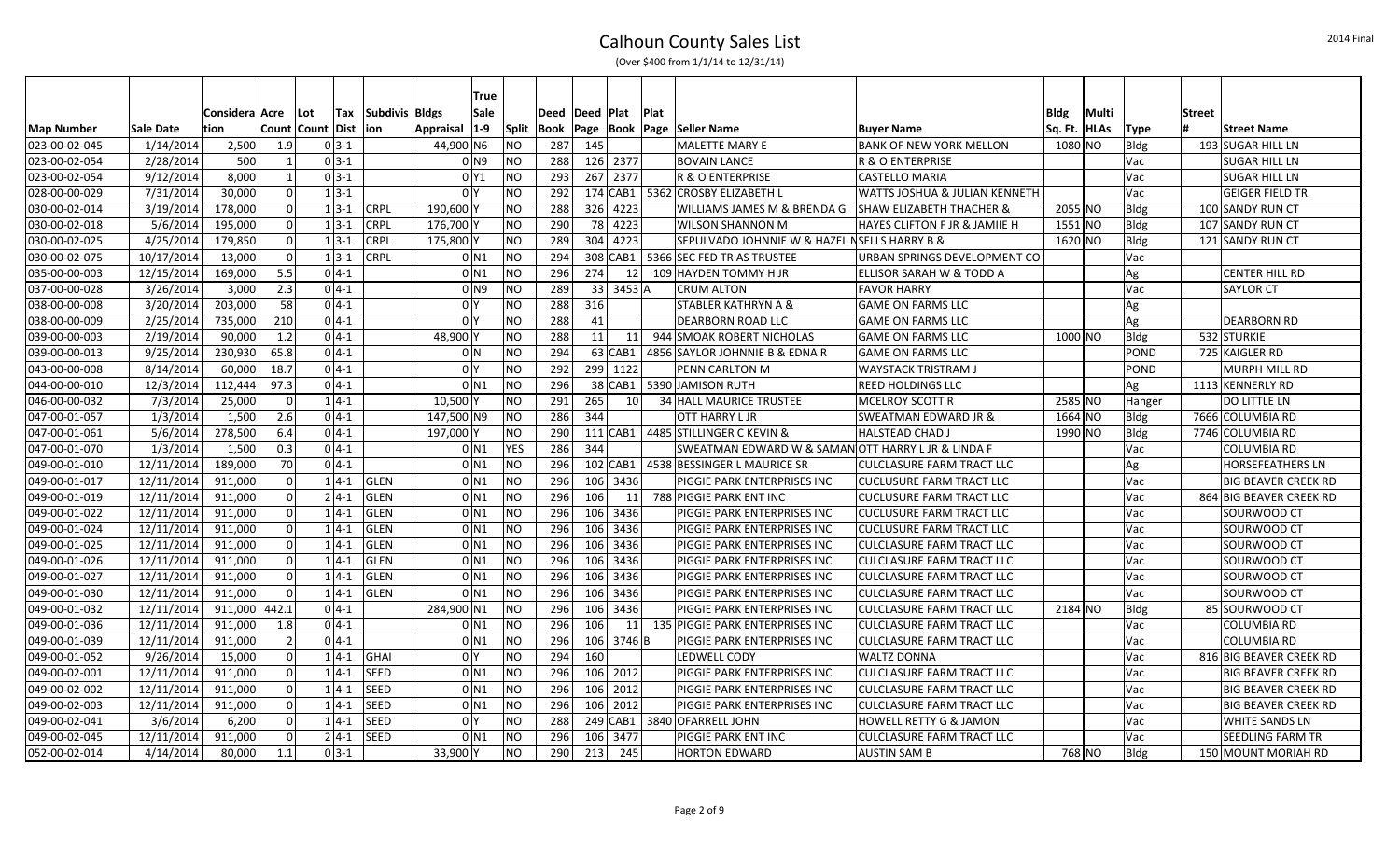| (Over \$400 from 1/1/14 to 12/31/14) |  |  |
|--------------------------------------|--|--|
|--------------------------------------|--|--|

|                   |                  |                |                |                      |                |                  | True    |            |                    |     |                 |             |                                                          |                                          |               |       |             |               |                          |
|-------------------|------------------|----------------|----------------|----------------------|----------------|------------------|---------|------------|--------------------|-----|-----------------|-------------|----------------------------------------------------------|------------------------------------------|---------------|-------|-------------|---------------|--------------------------|
|                   |                  | Considera Acre | ∣Lot           | <b>Tax</b>           | Subdivis Bldgs |                  | Sale    |            | Deed   Deed   Plat |     |                 | <b>Plat</b> |                                                          |                                          | Bldg          | Multi |             | <b>Street</b> |                          |
| <b>Map Number</b> | <b>Sale Date</b> | tion           |                | Count   Count   Dist | lion           | <b>Appraisal</b> | $ 1-9 $ | Split      | <b>Book</b>        |     |                 |             | Page   Book   Page   Seller Name                         | <b>Buyer Name</b>                        | Sq. Ft.  HLAs |       | <b>Type</b> |               | Street Name              |
| 052-00-02-016     | 10/22/2014       | 161,000        | 3.1            | $0 3-1$              |                | 122,500 Y        |         | NO         | 294                | 280 | 10 l            |             | 434 BAKER RAYMOND L & KIMBERLY L                         | HALL LESTER WILLIAM III                  | 1986 NO       |       | <b>Bldg</b> |               | 138 MOUNT MORIAH RD      |
| 053-00-01-002     | 9/3/2014         | 135,000        | 3.4            | $0 3-1$              |                | 88,400 N1        |         | <b>YES</b> | 294                | 74  | 12              |             | 198 FURTICK HARRY C                                      | SPARKS TERRY R                           | 1735 NO       |       | Bldg        |               | 2373 OLD STATE RD        |
| 053-00-01-041     | 8/6/2014         | 15,000         | $\overline{2}$ | $0 3-1$              |                |                  | 0 N2    | <b>NO</b>  | 292                |     | 189 3109        |             | <b>CINICOLA LARRY</b>                                    | <b>GARLETT TREVES JIM</b>                | 980 NO        |       | MH          |               | 206 TIDWELL LN           |
| 053-00-01-096     | 10/28/2014       | 170,000        | 100.5          | $0 3-1$              |                | $0$ N1           |         | <b>NO</b>  | 294                |     |                 |             | 327 CAB1 5381 PATIENCE LLC                               | RATLIFF BRYAN J & JESSICA N              |               |       | Ag          |               |                          |
| 053-00-02-006     | 2/27/2014        | 14,250         | 0              | $1 3-1$              | <b>CFOR</b>    | 8,700 N9         |         | <b>NO</b>  | 288                |     |                 |             | 161 CAB1 3292 FEDERAL NATIONAL MORTGAGE AS BUNCH HANNAH  |                                          | 1152 NO       |       | MH          |               | 117 WOODVINE LN          |
| 058-00-00-004     | 4/10/2014        | 22,000         | 6.2            | $0 3-1$              |                | 130,200 N9       |         | ΝO         | 289                |     | 333 4054 B      |             | FEDERAL HOME LOAN MTG CORP                               | <b>SARVIS HOLLY MARIE</b>                | 1812 NO       |       | <b>Bldg</b> |               | 672 OLD SWAMP RD         |
| 058-00-00-004     | 12/5/2014        | 22,000         | 6.2            | $0 3-1$              |                | 13,700 N9        |         | <b>NO</b>  | 296                |     | 26 4054 B       |             | <b>SARVIS HOLLY MARIE</b>                                | <b>SARVIS HOLLY MARIE</b>                | 1812 NO       |       | Bldg        |               | 672 OLD SWAMP RD         |
| 059-00-01-046     | 8/6/2014         | 141,500        | 6              | $0 3-1$              |                | 133,100 N9       |         | <b>NO</b>  | 292                |     | 194 3731B       |             | FEDERAL HOME LOAN MORTGAGE SHIRER MATTHEW B & HIGH TESSA |                                          | 1896 NO       |       | Bldg        |               | 918 OLD SWAMP RD         |
| 059-00-02-036     | 10/8/2014        | 20,000         | 0              | $1 3-1$              | <b>CNBL</b>    | 0 Y              |         | <b>NO</b>  | 297                |     | 98 3346         |             | <b>TEMPLE DIANNE J</b>                                   | CLARK MATTHEW WILLIAM                    |               |       | Vac         |               | <b>CONGAREE CT</b>       |
| 059-00-02-056     | 3/26/2014        | 25,000         | 3.3            | $0 3-1$              |                | 0 Y              |         | <b>NO</b>  | 289                | 14  | <b>10</b>       |             | 862 KLEINE LARRY B & ELIZABETH ANN HEPTA LLC             |                                          |               |       | Ag          |               | <b>RIVER RIDGE WAY</b>   |
| 060-00-00-029     | 3/7/2014         | 400,000        | 65.4           | $0 3-1$              |                | 66,300Y          |         | <b>NO</b>  | 288                | 179 | 11              |             | 309 PRICE JAMES F                                        | HEPTA GROUP LLC                          | 1584 NO       |       | Bldg        |               | 175 ROLLING HILLS DR     |
| 060-00-00-077     | 9/12/2014        | 4,500          | $\overline{0}$ | $1 3-1$              | <b>HRID</b>    |                  | 0 N 9   | ΝO         | 293                |     | 292 4246        |             | <b>BOZARD RONNIE</b>                                     | <b>STONE BARRETT &amp; JENNIFER</b>      |               |       | Vac         |               | 1426 OLD SWAMP           |
| 061-00-00-042     | 12/30/2014       | 43,500         | 13.6           | $0 3-1$              |                | $0$ N1           |         | <b>NO</b>  | 297                |     |                 |             | 45 CAB1   5002 RUCKER MARTIN K ET AL                     | <b>STONER ANTHONY M &amp;</b>            |               |       | Ag          |               | <b>BRANHAM BRANCH RD</b> |
| 061-00-00-043     | 6/4/2014         | 71,190         | $\mathbf 0$    | $0 3-1$              |                | $0$ N1           |         | <b>YES</b> | 291                |     | $23$ CAB1       |             | 5002 RUCKER MARTIN K ET AL                               | SLOAN DOUGLAS M & TABATHA L              |               |       | Ag          |               | <b>BRANHAM BRANCH RD</b> |
| 064-00-02-054     | 12/18/2014       | 10,910         | $\mathbf 0$    | $1 4-1$              | DOOL           | 0 Y              |         | <b>NO</b>  | 296                |     | 190 3496        |             | <b>WHATLEY DOTTIE A</b>                                  | LYKES JASPER B                           |               |       | Vac         |               | <b>HOWELL LN</b>         |
| 064-00-02-062     | 3/7/2014         | 30,000         | $\mathbf 0$    | $2 4-1$              | <b>DOOL</b>    | 23,500 N6        |         | NO.        | 289                |     | 75 3496         |             | <b>DOOLEY ROBERT S</b>                                   | <b>VANDERBILT MORTGAGE &amp; FINANCE</b> |               |       | Vac         |               | 131 HOWELL LN            |
| 064-00-02-072     | 5/15/2014        | 90,200         | $\Omega$       | $1 4-1$              | <b>DOOL</b>    | 1,000 N9         |         | YES        | 290                |     | 182 3496        |             | <b>VANDERBILT MORTGAGE</b>                               | <b>RICKARD THELMA TALLINE &amp;</b>      | 2128 NO       |       | <b>IMH</b>  |               | 131 HOWELL LN            |
| 065-00-00-043     | 5/22/2014        | 28,434         | 13.5           | $0 4-1$              |                | 0 Y              |         | NO.        | 290                |     | 257 2803        |             | <b>BYRD SANDRA V</b>                                     | OTT HARRY & LINDA                        |               |       | Ag          |               | OTT SISTERS RD           |
| 065-00-00-083     | 9/4/2014         | 15,000         | 5              | $0 4-1$              |                | 0 N2             |         | <b>YES</b> | 294                |     |                 |             | 70 CAB1   5373 INABINET LEE STABLER                      | <b>INABINETOSBORNE</b>                   |               |       | Vac         |               |                          |
| 066-00-02-006     | 10/9/2014        | 15,000         | 1              | $0 4-1$              |                | 57,500 N6        |         | NO.        | 294                | 284 | 374             |             | <b>OLIVER DORIS S &amp; WILSON</b>                       | <b>FEDERAL NATIONAL MORTGAGE</b>         | 1057 NO       |       | Bldg        |               | 151 CAW CAW HWY          |
| 067-00-00-025     | 12/10/2014       | 8,000          | 0.5            | $0 4-1$              |                | 50,800 N9        |         | <b>NO</b>  | 296                | 120 |                 |             | BANK BOSTON HOME EQUITY LOANSTARKS MAURICE & BERNARDEAN  |                                          | 1796 NO       |       | Bldg        |               | 128 CRAB APPLE CT        |
| 068-00-00-060     | 7/21/2014        | 32,500         | 15.1           | $0 4-1$              |                | 0 Y              |         | NO.        | 292                |     | 85 4080 A       |             | <b>GULLEDGE CARL JR</b>                                  | JONES RYAN KEITH                         |               |       | Ag          |               | <b>RINGNECK TR</b>       |
| 069-00-02-065     | 4/15/2014        | 4,200          | $\Omega$       | $1 4-1$              | <b>WAYC</b>    | $0$ N1           |         | NO         | 289                | 278 | <b>10</b>       |             | 997 HOBBS PEGGY                                          | <b>BENJAMIN DOROTHY J &amp; DAVID F</b>  |               |       | Vac         |               | 115 HAWTHORNE            |
| 069-00-03-008     | 8/28/2014        | 3,000          | $\mathbf 0$    | $1 4-1$              | GOLD           |                  | 0 N 9   | NO.        | 293                |     | 60 3077         |             | <b>FLOYD ALEEN</b>                                       | <b>BRUNSON ROGER JR</b>                  |               |       | Vac         |               | SWEETWATER               |
| 069-00-03-011     | 2/28/2014        | 8,000          | $\mathbf 0$    | $1 4-1$              | GOLD           | 0 N 1            |         | <b>NO</b>  | 288                |     | 78 3077         |             | <b>OTT EVERETTE OTT</b>                                  | WHITESIDES MELODY                        |               |       | Vac         |               | 35 ROBINSON LN           |
| 069-00-03-024     | 2/27/2014        | 29,400         | $\Omega$       | $1 4-1$              | GOLD           | 104,800 N9       |         | NO.        | 289                |     | 22 3077         |             | <b>BANK OF AMERICA NA</b>                                | <b>KELLER COURTNEY L</b>                 | 1548 NO       |       | Bldg        |               | 96 ROBINSON LN           |
| 070-00-02-010     | 5/28/2014        | 33,000         | $\mathbf 0$    | $2 4-1$              | GDPL           | 71,400 N9        |         | <b>NO</b>  | 290                | 320 | 38 <sup>1</sup> |             | <b>BRANCH BANKING AND TRUST</b>                          | <b>GARDNER STEPHANIE T</b>               | 1522 NO       |       | Bldg        |               | 36 PINEVIEW LN           |
| 070-00-02-033     | 4/25/2014        | 6,000          | $\mathbf 0$    | $1 4-1$              | PERR           |                  | 0 N 9   | NO.        | 290                | 32  | 11              |             | 150 HAMPTON MAXINE & ARTHUR                              | <b>STRICKLAND ROBERT</b>                 |               |       | Vac         |               | 1904 KENNERLY RD         |
| 070-00-02-034     | 3/26/2014        | 2,200          | $\Omega$       | $1 4-1$              | PERR           | 189,700 N9       |         | <b>NO</b>  | 289                | 183 | 11              |             | 150 RANDOLPH DOROTHELLE HEIRS OF SPIRES JIMMY            |                                          | 2600 NO       |       | Bldg        |               | 1898 KENNERLY RD         |
| 070-00-02-038     | 2/28/2014        | 1,100          | $\mathbf 0$    | $1 4-1$              | <b>PERR</b>    | $0$ N1           |         | NO.        | 288                | 139 | 239             |             | <b>HEYGOOD TONIA</b>                                     | <b>R &amp; O ENTERPRISE</b>              |               |       | Vac         |               | 35 NORTHWOOD CT          |
| 070-00-02-048     | 1/13/2014        | 21,500         | $\mathbf 0$    | $1 4-1$              | PERR           | 47,200 N9        |         | <b>NO</b>  | 287                |     | 75 3647 A       |             | <b>SECRETARY OF HOUSING AND</b>                          | <b>RUPLE DAN</b>                         | 1800 NO       |       | MH          |               | 1888 KENNERLY RD         |
| 070-00-02-057     | 12/3/2014        | 79,900         | $\mathbf 0$    | $1 4-1$              | PERR           |                  | 0 N 9   | NO.        | 296                |     | 43 3647 A       |             | <b>VANDERBILT MORTGAGE &amp;</b>                         | <b>JAMISON GLORIA M</b>                  |               |       | Vac         |               | 64 NORTHWOOD CT          |
| 070-00-04-033     | 4/25/2014        | 1,100          | 2.2            | $0 4-1$              |                |                  | 0 N 9   | NO         | 290                |     | 22 4400         |             | LIVINGTON E M HEIRS ET AL                                | <b>GREEN MACKIE</b>                      |               |       | Ag          |               | <b>BURKE RD</b>          |
| 070-00-04-033     | 6/5/2014         | 1,100          | 2.2            | $0 4-1$              |                |                  | 0 N 9   | <b>NO</b>  | 291                |     | 17 4400         |             | <b>GREEN MACKIE</b>                                      | <b>IZEIGLER ANGIE</b>                    |               |       | Ag          |               | BURKE RD                 |
| 073-00-01-017     | 2/28/2014        | 129,000        | $\overline{2}$ | $0 4-1$              |                | 130,500 Y        |         | <b>NO</b>  | 288                | 114 | 10              |             | 576 GRAMLING JANE ELIZABETH                              | <b>FLOYD ERNEST JR</b>                   | 2337 NO       |       | Bldg        |               | $39$ AIR LN              |
| 073-00-02-021     | 4/3/2014         | 40,000         | 5.6            | $0 4-1$              |                |                  | 0 N2    | NO.        | 289                | 55  |                 |             | HAIR BARBARA I ET AL JTWROS                              | IC INVESTMENTS LLC                       |               |       | Ag          |               | <b>CADBURY LN</b>        |
| 073-00-03-033     | 9/17/2014        | 9,900          | $\Omega$       | $1 4-1$              | DRAC           | 0 Y              |         | <b>NO</b>  | 296                |     | 329 2374        |             | <b>WHATLEY DOTTIE A</b>                                  | <b>OWENS LINETTE KENNEDY</b>             |               |       | Vac         |               | <b>WILSON AVE</b>        |
| 073-00-03-034     | 4/25/2014        | 1,800          | 0              | $1 4-1$              | DRAC           |                  | 0 N 9   | <b>NO</b>  | 290                |     | 20 2374         |             | <b>FLOWERS GWENDOLYN EVINNE</b>                          | TRI AG INVESTMENTS LLC                   |               |       | Vac         |               | <b>WILSON AVE</b>        |
| 073-00-03-034     | 8/19/2014        | 4,500          | $\mathbf 0$    | $1 4-1$              | DRAC           |                  | $0$ N1  | NO         | 294                |     | 49 2374         |             | TRI AG INVESTMENTS LLC                                   | <b>OWENS LYNETTE</b>                     |               |       | Vac         |               | <b>WILSON AVE</b>        |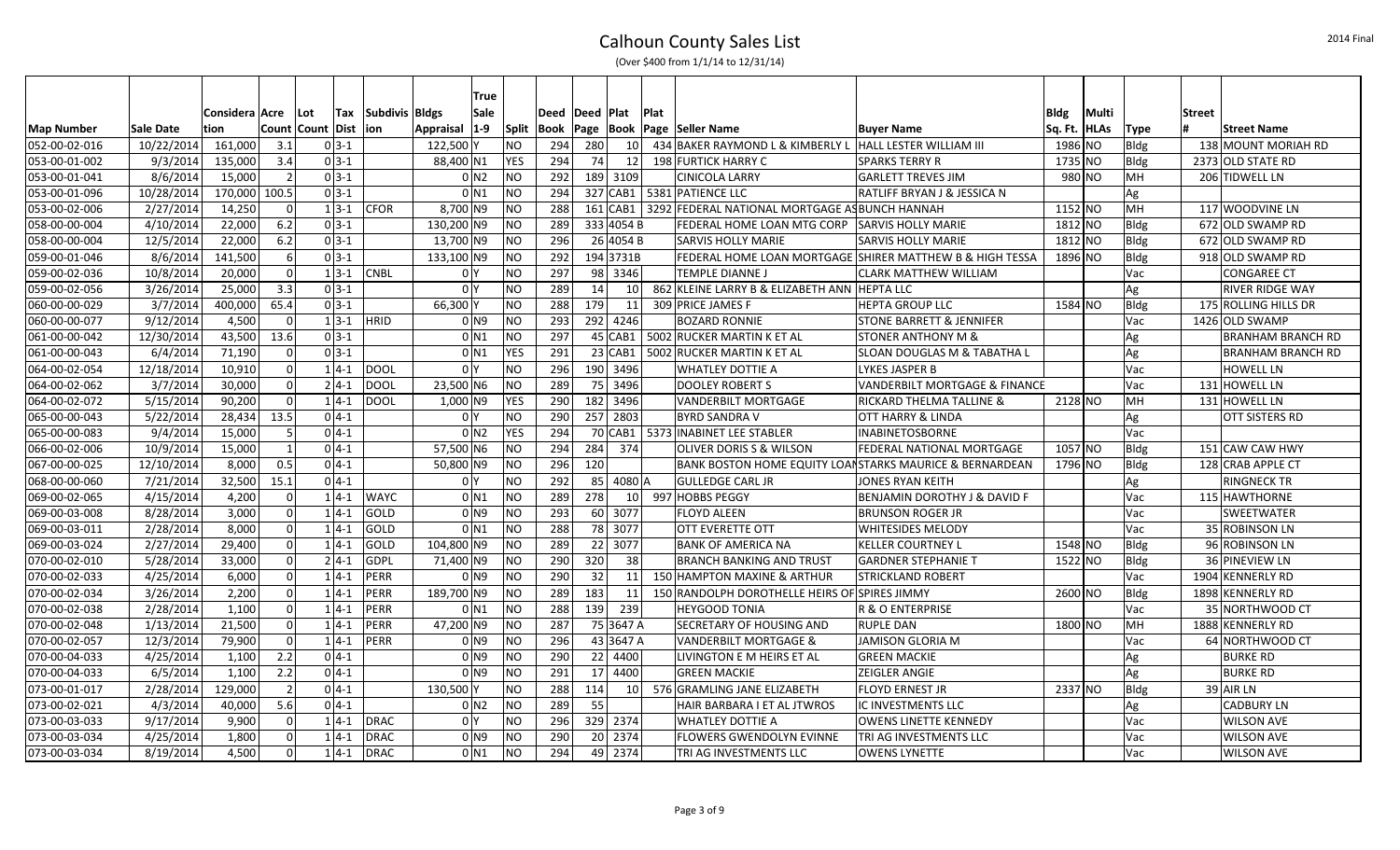|               |            |                |                |                  |          |                | True                |                |      |                 |                 |             |                                                     |                                           |             |             |             |               |                      |
|---------------|------------|----------------|----------------|------------------|----------|----------------|---------------------|----------------|------|-----------------|-----------------|-------------|-----------------------------------------------------|-------------------------------------------|-------------|-------------|-------------|---------------|----------------------|
|               |            | Considera Acre |                | Lot              | Tax      | Subdivis Bldgs | Sale                |                | Deed | Deed   Plat     |                 | <b>Plat</b> |                                                     |                                           | <b>Bldg</b> | Multi       |             | <b>Street</b> |                      |
| Map Number    | Sale Date  | tion           |                | Count Count Dist |          | ∣ion           | Appraisal 1-9       | <b>Split</b>   | Book |                 |                 |             | Page  Book  Page  Seller Name                       | <b>Buyer Name</b>                         | Sq. Ft.     | <b>HLAs</b> | <b>Type</b> |               | <b>Street Name</b>   |
| 073-00-03-036 | 9/12/2014  | 22,500         | $\Omega$       |                  | $1 4-1$  | DRAC           | $8,700$ Y           | <b>NO</b>      | 293  |                 | 288 2374        |             | <b>TEAGUE JASPER J</b>                              | <b>MCGREW DANIEL L</b>                    |             | 938 NO      | MH          |               | 23 ROSA DR           |
| 073-00-04-015 | 9/14/2014  | 15,000         | $\Omega$       |                  | $1 4-1$  | <b>DRAC</b>    | $0$ N <sub>1</sub>  | <b>NO</b>      | 293  |                 | 340 2893        |             | <b>HUGHES LEWIS MELVIN</b>                          | DAMIAN RIGOBERTO GARCIA &                 |             |             | Vac         |               | 115 WILSON AVE       |
| 074-00-01-002 | 2/28/2014  | 4,000          | 5.9            |                  | $0 4-1$  |                | $01$ N <sub>9</sub> | <b>NO</b>      | 288  |                 | 135 1078        |             | <b>RUMPH MARION</b>                                 | <b>PATTERSON BARNEY</b>                   |             |             | Ag          |               | <b>CARTWRIGHT RD</b> |
| 074-00-01-021 | 2/14/2014  | 92,500         | 3.9            |                  | $0 4-1 $ |                | 72,400 Y            | <b>NO</b>      | 287  | 291             | 737             |             | <b>BAIR RICHARD B &amp; JEAN B</b>                  | <b>CARTWRIGHT ROBERT W</b>                | 1020 NO     |             | <b>Bldg</b> |               | 155 CARTWRIGHT RD    |
| 074-00-01-045 | 12/12/2014 | 217,500        | 10             |                  | $0 4-1 $ |                | 150,900 N1          | <b>NO</b>      | 296  | 151             | 12              |             | 72 CARTWRIGHT WILLIAM A III                         | <b>BURNS MARK W</b>                       | 3010 NO     |             | Bldg        |               | 206 CARTWRIGHT ROAD  |
| 074-00-01-047 | 9/5/2014   | 4,000          | 15             |                  | $0 4-1$  |                | $0$ N1              | N <sub>O</sub> | 294  |                 |                 |             | 72 CAB1   5374 CARTWRIGHT WILLIAM A III             | <b>HAIR GEORGE E</b>                      |             |             | Ag          |               |                      |
| 074-00-01-048 | 12/12/2014 | 217,500        | 15             |                  | $0 4-1$  |                | $0$ N <sub>1</sub>  | <b>YES</b>     | 296  |                 | 151 CAB1        |             | 5396 CARTWRIGHT WILLIAM A III                       | <b>BURNS MARK W</b>                       |             |             | Ag          |               | <b>CARTWRIGHT RD</b> |
| 074-00-03-067 | 12/19/2014 | 10,950         | $\Omega$       |                  | $1 4-1 $ | <b>SWOO</b>    | $0$ N <sub>1</sub>  | <b>NO</b>      | 296  |                 | 186 3660        |             | DARBYMICHAEL R JR                                   | DARBY MICHAEL R JR                        |             |             | Vac         |               | 165 RAYMOND CT       |
| 074-00-03-068 | 12/19/2014 | 10,950         | $\Omega$       |                  | $1 4-1$  | <b>SWOO</b>    | $0$ N <sub>1</sub>  | <b>NO</b>      | 295  |                 | 348 3660        |             | <b>CHARLEE INC</b>                                  | <b>DARBY MICHAEL R</b>                    |             |             | Vac         |               | 124 HAYWOOD LN       |
| 074-00-03-079 | 9/5/2014   | 2,500          | - 0            |                  | $1 4-1$  | SWOO           | 93,700 N6           | N <sub>O</sub> | 293  |                 | 228 3660        |             | <b>KING FELIX R</b>                                 | <b>GREENTREE SERVICING LLC</b>            | 1373 NO     |             | Bldg        |               | 175 HAYWOOD          |
| 076-00-00-040 | 2/28/2014  | 3,300          | 2.2            |                  | $0 4-1$  |                | $01$ N <sub>9</sub> | <b>NO</b>      | 288  | 143             |                 |             | MURPH ALBERTA ET AL                                 | R & O ENTERPRISES                         |             |             | Vac         |               | CAW CAW HWY          |
| 076-00-00-064 | 8/29/2014  | 7,500          | - 5            |                  | $0 4-1 $ |                | $0$ N <sub>1</sub>  | <b>YES</b>     | 295  |                 | $269$ CAB1      |             | 5384 BRAKEFIELD JAMES D                             | <b>HOOK TIM &amp; MARK</b>                |             |             | Vac         |               |                      |
| 077-00-01-014 | 11/21/2014 | 18,000         | 8.9            |                  | $0 4-1$  |                | 0 <sup>N</sup>      | <b>YES</b>     | 295  |                 | 312 CAB1        |             | 5385 WANNAMAKER LARRY T & MILDREITHOMPSON SARA NEIL |                                           |             |             | Ag          |               |                      |
| 077-00-02-067 | 9/12/2014  | 7,250          | 0.3            |                  | $0 4-1$  |                | $01$ N <sub>9</sub> | N <sub>O</sub> | 294  |                 | 44 CAB1         |             | 4593 BANK OF AMERICA NA                             | KAJA HOLDINGS 2 LLC                       |             |             | Vac         |               | 55 SUGAR MAPLE       |
| 077-00-03-012 | 4/24/2014  | 5,000          | $\Omega$       |                  | $1 4-1$  | <b>EDBZ</b>    | 0 <sup>1</sup>      | <b>NO</b>      | 290  |                 | 14 173          |             | <b>SIKES LOIS B</b>                                 | FOX KAY M                                 |             |             | Vac         |               | <b>BOZARD DR</b>     |
| 077-00-03-023 | 4/11/2014  | 5,500          | $\Omega$       |                  | $1 4-1$  | EDBZ           | 0 <sup>N</sup>      | <b>NO</b>      | 289  | 185             | 173             |             | <b>BLUME PATRICIA</b>                               | PORTH DONNIE B                            |             |             | Vac         |               | <b>BOZARD DR</b>     |
| 077-00-03-024 | 4/14/2014  | 5,000          | $\Omega$       |                  | $1 4-1$  | <b>EDBZ</b>    | 0 <sup>N</sup>      | <b>NO</b>      | 289  | 178             | 12              |             | 188 BOZARD JACK                                     | SPENCER WILLIE L & AMELIA K               |             |             | Vac         |               | <b>BOZARD DR</b>     |
| 077-00-03-025 | 5/22/2014  | 5,000          | $\Omega$       |                  | $1 4-1$  | <b>EDBZ</b>    | 0 <sup>N</sup>      | <b>NO</b>      | 290  | 280             | 173             |             | <b>GROOMS LAVERNE</b>                               | SPENCER WILLIE L & AMELIA K               |             |             | Vac         |               | <b>BOZARD DR</b>     |
| 077-00-03-027 | 7/17/2014  | 3.800          | $\Omega$       |                  | $1 4-1$  | EDBZ           | 0 <sup>N</sup>      | <b>NO</b>      | 292  | 30 <sup>°</sup> | 173             |             | <b>HINSON DONALD</b>                                | <b>ZEIGLER JONATHAN &amp; ERA</b>         |             |             | Vac         |               | <b>BOZARD DR</b>     |
| 077-00-04-041 | 1/15/2014  | 7,200          | $\Omega$       |                  | $1 4-1$  | <b>SUNY</b>    | $0$ N <sub>1</sub>  | <b>NO</b>      | 287  |                 | 167 3747        |             | <b>OFARRELL JOHN N</b>                              | <b>RIVERS BARBARA ANN &amp;</b>           |             |             | Vac         |               | 216 CACTUS LN        |
| 077-00-04-057 | 1/2/2014   | 12,600         | $\Omega$       |                  | $1 4-1$  | <b>SUNY</b>    | 0 <sup>N</sup>      | <b>NO</b>      | 287  |                 |                 |             | <b>BLAIR BRUCE E</b>                                | WILLIAMS DARYL MONDREL &                  |             |             | Vac         |               | 117 CACTUS LN        |
| 077-00-04-063 | 3/6/2014   | 12,500         | $\Omega$       |                  | $1 4-1$  | <b>SUNY</b>    | $8,100$ N1          | <b>NO</b>      | 288  |                 | 247 3747        |             | OFARRELL JOHN N & ANN T                             | <b>WANNAMAKER JAMES</b>                   | 1232 NO     |             | MH          |               | 105 CACTUS LN        |
| 077-00-04-070 | 9/20/2014  | 12,500         | $\Omega$       |                  | $1 4-1$  | <b>SUNY</b>    | $0$ N <sub>1</sub>  | <b>NO</b>      | 294  |                 | 144 3747        |             | <b>OFARRELL JOHN N</b>                              | <b>CHARLEY DESIE H</b>                    |             |             | Vac         |               | 206 DAYLILY LN       |
| 077-00-04-085 | 1/15/2014  | 13,111         | $\Omega$       |                  | $1 4-1$  | <b>SUNY</b>    | $0$ N <sub>1</sub>  | <b>NO</b>      | 287  |                 | 165 3419        |             | OFARRELL JOHN N                                     | <b>TRIMNAL SUSAN C</b>                    |             |             | Vac         |               | 109 DAYLILY LN       |
| 077-00-04-086 | 1/15/2014  | 13,111         | $\Omega$       |                  | $1 4-1$  | SUNY           | $0$ N <sub>1</sub>  | <b>NO</b>      | 287  |                 | 165 3419        |             | <b>OFARRELL JOHN N</b>                              | TRIMNAL SUSAN C                           |             |             | Vac         |               | <b>DAYLILY LN</b>    |
| 077-00-04-087 | 1/15/2014  | 7,312          | 0 <sup>1</sup> |                  | $1 4-1$  | <b>SUNY</b>    | 3.600 N1            | <b>NO</b>      | 287  |                 | 169 3419        |             | <b>OFARRELL JOHN N</b>                              | <b>DANTZLER MARSHALL</b>                  |             | 784 NO      | MH          |               | 105 DAYLILY LN       |
| 078-00-02-035 | 4/25/2014  | 5,200          | 0.6            |                  | $0 4-1$  |                | 24,700 N9           | <b>NO</b>      | 290  | 24              | 8 <sup>1</sup>  |             | 62 WILBANKS HUGH DARRELL                            | TRI AG INVESTMENTS LLC                    | 1025 NO     |             | Bldg        |               | 494 HAMMOND CROSS RD |
| 078-00-02-045 | 9/12/2014  | 47,500         | $\overline{2}$ |                  | $0 4-1 $ |                | 22,700 Y            | <b>NO</b>      | 293  |                 | 284 1600        |             | UTTER DENNIS E & ANNA R                             | <b>KYZER DENNIS W</b>                     |             | 850 NO      | <b>Bldg</b> |               | 4170 OLD STATE       |
| 078-00-02-059 | 4/30/2014  | 8,280          | 2.1            |                  | $0 4-1 $ |                | $0$ N <sub>1</sub>  | <b>YES</b>     | 290  |                 | 6 CAB1          |             | 5345 SMITH KENNETH J                                | <b>SIPES JOHN E</b>                       |             |             | Vac         |               | TEA OLIVE CT         |
| 078-00-02-060 | 7/31/2014  | 12,000         | 1.2            |                  | $0 4-1$  |                | $0$ N <sub>1</sub>  | <b>NO</b>      | 292  |                 | 297 CAB1        |             | 5365 HAMMOND MICHAEL B                              | LASHBROOK KEITH B & CINDY D               |             |             | Vac         |               | 563 HAMMOND CROSS RD |
| 079-00-03-013 | 2/11/2014  | 100,000        | $\overline{1}$ |                  | $0 4-1$  |                | 40,900 N1           | <b>NO</b>      | 287  |                 | 307 2606        |             | LARIMORE KENNY                                      | <b>HUGGINS NATHANIEL</b>                  | $1151$ NO   |             | Bldg        |               | 115 SILVERBERRY LN   |
| 080-00-01-039 | 3/28/2014  | 9,151          | 5.1            |                  | $0 4-1 $ |                | $0$ N <sub>1</sub>  | <b>YES</b>     | 289  | 50              | 12              |             | 186 RUCKER WILLIAM F JR                             | <b>KOHN THOMAS E</b>                      |             |             | Ag          |               | <b>GREY FOX RD</b>   |
| 090-00-00-010 | 2/7/2014   | 75,000         | 26.5           |                  | $0 4-1$  |                | 500 N2              | <b>NO</b>      | 287  |                 | 288 2052        |             | ESTATE OF CARL ALVIN DUNCAN                         | DUNCAN DONALD A                           |             |             | Ag          |               | OLD BELLEVILLE RD    |
| 091-00-00-068 | 12/10/2014 | 142,500        | 3              |                  | $0 4-1$  |                | 82,600 Y            | <b>NO</b>      | 296  | 79              | 11              |             | 781 KILCOYNE SEAN J & CANDANCE S                    | <b>MATTINGLY CHRISTOPHER W</b>            | 1320 NO     |             | Bldg        |               | 270 HAMMOND CROSS RD |
| 092-00-04-007 | 2/28/2014  | 5,900          | $\mathcal{P}$  |                  | $0 4-1$  |                | 1,000 N9            | <b>NO</b>      | 288  |                 | 128 3341        |             | <b>GLOVER JANET</b>                                 | <b>GREEN WILFORD</b>                      | 2040 NO     |             | MH          |               | 41 CARIBOU CT        |
| 092-00-04-030 | 2/28/2014  | 1,300          | $\mathbf{1}$   |                  | $0 4-1$  |                | $01$ N <sub>9</sub> | <b>NO</b>      | 288  | 141             |                 |             | <b>EDMOND MARION HEIRS OF</b>                       | <b>BRUNSON ROGER JR</b>                   |             |             | Vac         |               | 81 SWEETSHRUB LN     |
| 093-00-03-050 | 12/31/2014 | 3,500          | $\Omega$       |                  | $1 4-1$  | <b>SIEG</b>    | 0 <sub>N2</sub>     | <b>YES</b>     | 296  | 325             | 12 <sup>1</sup> |             | 158 NOBLE JUDY G                                    | <b>NOBLE JACQUELINE D &amp; KATRICE S</b> |             |             | Vac         |               | 333 OGLESBY DR       |
| 094-00-00-015 | 1/14/2014  | 7,000          | $\overline{1}$ |                  | $0 4-1$  |                | 0 <sup>N</sup>      | <b>NO</b>      | 287  | 128             | 90 <sup>°</sup> |             | JETER THOMAS M & BETSY B                            | <b>BRUNAR HELEN BANKS</b>                 |             |             | Vac         |               | MURPH MILL RD        |
| 096-00-00-016 | 3/18/2014  | 54,000         | 19.1           |                  | $0 4-1$  |                | $0$ N <sub>6</sub>  | <b>NO</b>      | 288  |                 |                 |             | 302 CAB1   4671 FAIRNOT WILLIE &                    | <b>FIRST CITIZENS BANK &amp; TRUST CO</b> |             |             | Ag          |               | <b>NEW HOPE RD</b>   |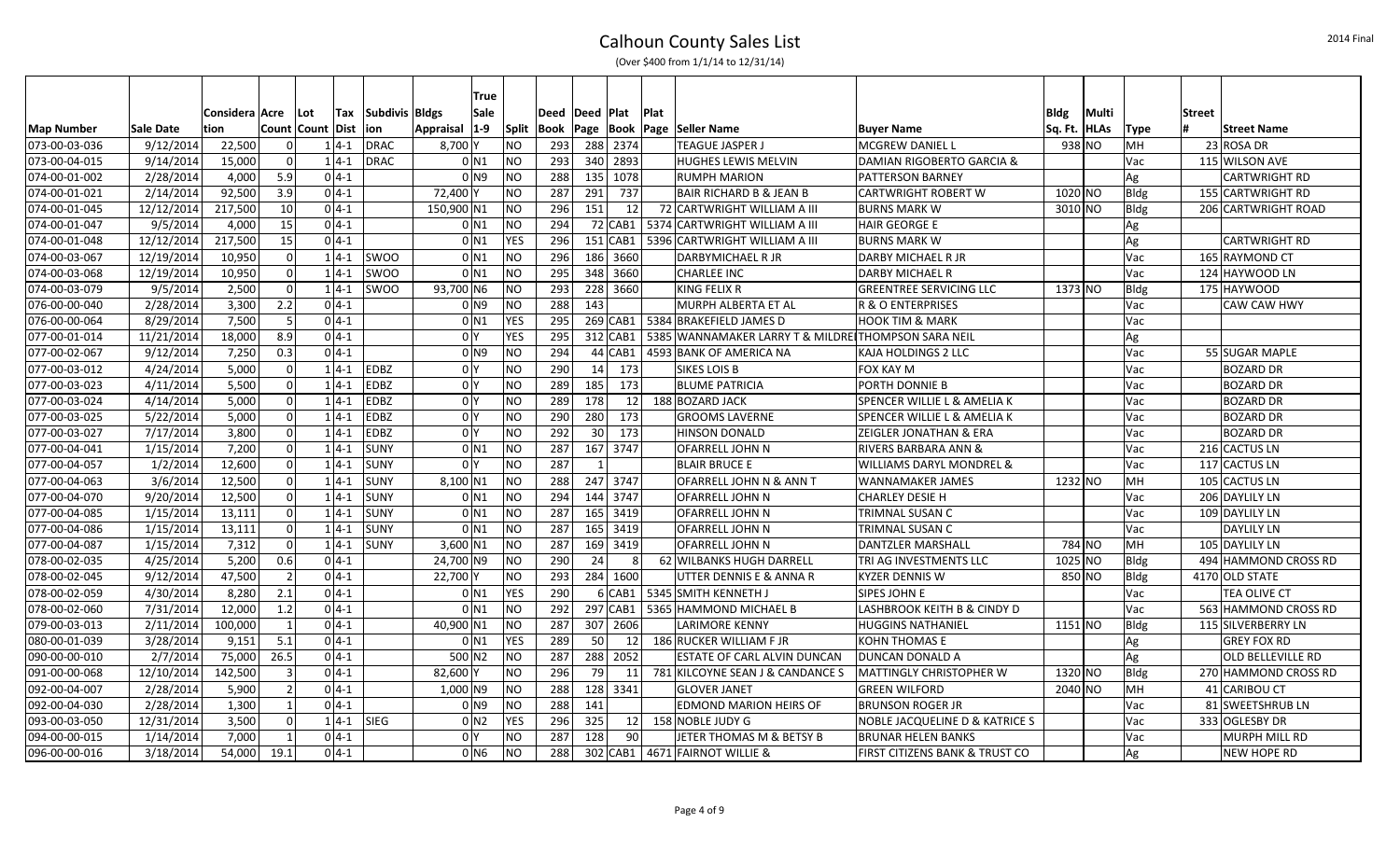|               |                  |                  |                 |                  |          |                | True                |                |      |           |                 |             |                                                             |                                   |           |             |             |               |                         |
|---------------|------------------|------------------|-----------------|------------------|----------|----------------|---------------------|----------------|------|-----------|-----------------|-------------|-------------------------------------------------------------|-----------------------------------|-----------|-------------|-------------|---------------|-------------------------|
|               |                  | Considera   Acre |                 | Lot              | Tax      | Subdivis Bldgs | Sale                |                | Deed | Deed Plat |                 | <b>Plat</b> |                                                             |                                   | Bldg      | Multi       |             | <b>Street</b> |                         |
| Map Number    | <b>Sale Date</b> | tion             |                 | Count Count Dist |          | lion.          | Appraisal 1-9       | <b>Split</b>   |      |           |                 |             | Book   Page   Book   Page   Seller Name                     | <b>Buyer Name</b>                 | Sq. Ft.   | <b>HLAs</b> | Type        |               | <b>Street Name</b>      |
| 096-00-00-016 | 9/23/2014        | 55,000           | 19.1            |                  | $0 4-1$  |                | 0 N9                | <b>NO</b>      | 294  |           |                 |             | 53 CAB1   4671 FIRST CITIZENS BANK & TRUST CO               | <b>HAIR WILLIAM F III</b>         |           |             | Ag          |               | <b>NEW HOPE RD</b>      |
| 097-00-00-015 | 9/29/2014        | 22,500           | 24              |                  | $0 4-1$  |                | 0 N1                | <b>NO</b>      | 295  | 160       |                 |             | <b>WHITLEY PETER M</b>                                      | STABLER KATHRYN A                 |           |             | Ag          |               |                         |
| 099-00-01-053 | 2/28/2014        | 2,500            | 2.6             |                  | $0 4-1$  |                | $01$ N <sub>9</sub> | <b>NO</b>      | 288  |           | 124 4801        |             | <b>STOKES CALVIN</b>                                        | <b>GATES ROY</b>                  |           |             | Vac         |               |                         |
| 099-00-02-011 | 2/28/2014        | 1,200            | $\Omega$        |                  | $1 4-1$  | <b>RGWD</b>    | $01$ N <sub>9</sub> | <b>NO</b>      | 288  |           | 133 2407        |             | MATTHEWS GREGG                                              | <b>R &amp; O ENTERPRISES</b>      |           |             | Vac         |               | <b>BAIR RD</b>          |
| 101-00-00-035 | 12/19/2014       | 421,000          | 30 <sup>1</sup> |                  | $0 4-1$  |                | 425,000 Y           | <b>NO</b>      | 296  | 183       | 11              |             | 831 BRYANT DAVID F & JAN H                                  | <b>MOORE MICHAEL C</b>            | 4068 NO   |             | Bldg        |               | 5858 OLD STATE RD       |
| 103-00-00-018 | 4/24/2014        | 200,000          | 85              |                  | $0 4-1$  |                | 0 <sup>N</sup>      | <b>NO</b>      | 290  | 10        |                 |             | SHULER JEANETTE E ET AL                                     | PRICKETT FURMAN M JR              |           |             | Ag          |               | LAKE SIDE DR            |
| 103-00-00-033 | 8/8/2014         | 500              | $\Omega$        |                  | $1 4-1$  | <b>HOUS</b>    | 200,700 N9          | <b>NO</b>      | 292  | 243       | 10 <sup>1</sup> |             | 169 MCCORMACK KENDALL & PATTY S MCCORMACK KENDALL & PATTY S |                                   | 2582 NO   |             | Bldg        |               | 113 EDGEWOOD DR         |
| 103-00-00-047 | 4/25/2014        | 225,000          | $\Omega$        |                  | $1 4-1$  | <b>HOUS</b>    | 220,500 N1          | <b>NO</b>      | 290  | 16        | 11              |             | 643 LOWDER CHAD T & AMY D                                   | MCLAUCHLIN JOHN E JR & SARAH K    | $2461$ NO |             | Bldg        |               | 146 EDGEWOOD DR         |
| 103-00-00-058 | 8/8/2014         | 500              | $\Omega$        |                  | $1 4-1$  | HOUS           | 0 N9                | <b>NO</b>      | 292  |           | 243 4266        |             | MCCORMACK KENDALL & PATTY S MCCORMACK KENDALL & PATTY S     |                                   |           |             | Vac         |               | EDGEWOOD DR             |
| 103-00-00-058 | 12/5/2014        | 15,000           | $\Omega$        |                  | $1 4-1$  | <b>HOUS</b>    | 0 <sup>N</sup>      | <b>NO</b>      | 296  | 11        | 12              |             | 204 MCCORMACK KENDALL & PATTY S GOLDEN CHRISTOPHER L &      |                                   |           |             | Vac         |               | EDGEWOOD DR             |
| 103-00-00-062 | 4/25/2014        | 225,000          | $\Omega$        | $1 4-1$          |          | HOUS           | $0$ N <sub>1</sub>  | <b>NO</b>      | 290  | 16        | 11              |             | 643 LOWDER CHAD T & AMY D                                   | MCLAUCHLIN JOHN E JR & SARAH K    |           |             | Vac         |               | EDGEWOOD DR             |
| 104-00-02-018 | 4/21/2014        | 5,000            | $\Omega$        | $1 4-1$          |          | <b>BKHL</b>    | 0 <sup>N</sup>      | <b>NO</b>      | 289  |           | 281 4099        |             | NET PROPERTIES LLC                                          | SALAZAR MARC ALLAN                |           |             | Vac         |               | <b>HUNTERS TRACE RD</b> |
| 104-00-02-111 | 3/17/2014        | 9,000            | $\Omega$        |                  | $1 4-1$  | <b>BKHL</b>    | 0 <sup>N</sup>      | <b>NO</b>      | 288  |           | 300 3755        |             | NET PROPERTIES LLC                                          | <b>TAMAYO JESUS JOSE &amp;</b>    |           |             | Vac         |               | LADY ASHLEY DR          |
| 104-00-02-125 | 9/23/2014        | 150,000          | 4.8             |                  | $0 4-1$  | <b>BKHL</b>    | 143,900 N1          | <b>NO</b>      | 294  |           | 41 3533         |             | <b>SHULER JAN</b>                                           | <b>BARRIER RONNIE JAMES</b>       | 1960 NO   |             | Bldg        |               | 30 HUNTERS TRACE RD     |
| 104-00-02-129 | 9/23/2014        | 150,000          | $\overline{3}$  |                  | $0 4-1$  | <b>BKHL</b>    | $0$ N <sub>1</sub>  | <b>NO</b>      | 294  |           | $41$ 3533       |             | <b>SHULER JAN</b>                                           | <b>BARRIER RONNIE JAMES</b>       |           |             | Vac         |               |                         |
| 104-00-04-012 | 4/16/2014        | 85,000           | $\mathbf{1}$    |                  | $0 4-1$  |                | 39,100 Y            | <b>NO</b>      | 289  | 245       | 11              |             | 381 JOHNSTON WILLIAM P & PATRICIA MCCORMICK GAYLE B         |                                   | 2040 NO   |             | MH          |               | 27 OGLESBY DR           |
| 104-00-04-037 | 5/22/2014        | 21,000           | $\Omega$        |                  | $2 4-1 $ | <b>PLAK</b>    | 25,500 N6           | <b>NO</b>      | 291  | 37        | 484             |             | <b>BLAKLEY EUGENE</b>                                       | <b>GREEN TREE SERVICING LLC</b>   | 1568 NO   |             | <b>MH</b>   |               | 168 PIONEER TR          |
| 104-00-04-037 | 9/9/2014         | 17,000           | $\Omega$        |                  | $2 4-1 $ | <b>PLAK</b>    | 25,500 N1           | <b>NO</b>      | 293  | 235       | 484             |             | <b>GREEN TREE SERVICING LLC</b>                             | <b>GREEN TREE SERVICING LLC</b>   | 1568 NO   |             | <b>MH</b>   |               | 168 PIONEER TR          |
| 104-00-04-039 | 7/2/2014         | 13,500           | $\Omega$        |                  | $2 4-1$  | <b>PLAK</b>    | 20,500 N1           | <b>NO</b>      | 291  | 271       | 481             |             | <b>DUTTON MAX C SR &amp; ANNA C</b>                         | <b>TURNER DONALD J</b>            |           |             | Site/MH     |               | 135 PIONEER TR          |
| 105-00-00-006 | 6/23/2014        | 18,500           | $\mathbf{1}$    |                  | $0 4-1$  |                | 38,400 N1           | <b>NO</b>      | 291  | 116       |                 |             | <b>KNOTT C RYAN</b>                                         | <b>WILKIE RAY</b>                 | 1000 NO   |             | Bldg        |               | 543 CALHOUN RD          |
| 105-00-00-015 | 7/1/2014         | 152,000          | $\overline{1}$  |                  | $0 4-1 $ |                | 41,600 N1           | <b>NO</b>      | 291  | 256       | 12              |             | 196 DAEDLIAN FARMS LLC                                      | <b>OUTLAW MATTHEW N</b>           | 2310 NO   |             | <b>MH</b>   |               | 59 HERNDON COUNTRY LN   |
| 105-00-00-045 | 7/1/2014         | 152,000          | 10.2            |                  | $0 4-1$  |                | $0$ N <sub>1</sub>  | <b>NO</b>      | 291  | 256       | 12              |             | 196 DAEDALIAN FARMS LLC                                     | <b>OUTLAW MATTHEW N</b>           |           |             | Vac         |               | HERNDON COUNTRY LN      |
| 106-00-02-014 | 10/29/2014       | 62,289           | 46.1            |                  | $0 4-1 $ |                | 0 <sup>N</sup>      | <b>NO</b>      | 294  |           | 343 CAB1        |             | 5378 DENNIS CLIFTON HENRY                                   | <b>KHON JENNIFER W</b>            |           |             | Ag          |               |                         |
| 106-00-02-014 | 11/7/2014        | 81,899           | 46.1            |                  | $0 4-1 $ |                | 0 <sup>N</sup>      | <b>NO</b>      | 295  |           | 112 CAB1        |             | 5378 KHON JENNIFER W                                        | <b>SIKES SIMPSON</b>              |           |             | Ag          |               |                         |
| 106-00-02-038 | 11/10/2014       | 51,158           | 10.3            |                  | $0 4-1$  |                | $0$ N <sub>1</sub>  | <b>NO</b>      | 295  |           | 125 CAB1        |             | 5051 BARR JOYE C                                            | WISE NICHOLAS CODY                |           |             | Ag          |               | 919 OLD BELLEVILLE RD   |
| 106-00-02-040 | 8/8/2014         | 115,000          | $\overline{2}$  |                  | $0 4-1$  |                | 120,300 Y           | <b>NO</b>      | 292  | 282       |                 |             | <b>SIKES SIMPSON</b>                                        | FULMAR MICHAEL W                  | 1880 NO   |             | Bldg        |               | 999 OLD BELLEVILLE RD   |
| 106-00-02-050 | 5/20/2014        | 45,000           | 8.1             |                  | $0 4-1$  |                | $3,700$ N1          | <b>NO</b>      | 290  |           | 289 4440 A      |             | <b>HERNDON ROBERT IRVAN</b>                                 | <b>DAEDALIAN FARMS LLC</b>        | $1216$ NO |             | MH          |               | 6 DICK SWAMP RD         |
| 106-00-02-055 | 11/10/2014       | 51,158           | 5.6             |                  | $0 4-1 $ |                | $0$ <sub>N1</sub>   | <b>NO</b>      | 295  |           |                 |             | 125 CAB1 5371 BARR JOYE C                                   | <b>WISE NICHOLAS CODY</b>         |           |             | Ag          |               |                         |
| 106-00-02-056 | 9/17/2014        | 14,400           | 11.3            |                  | $0 4-1$  |                | $0$ N <sub>1</sub>  | <b>NO</b>      | 294  |           | 19 3467         |             | <b>HAIGLER FAYE C</b>                                       | <b>HIGHTOWER JENNIFER ELAINE</b>  |           |             | Vac         |               | 961 OLD BELLEVILLE      |
| 106-00-02-061 | 7/1/2014         | 152,000          | 18.7            |                  | $0 4-1$  |                | $0$ N <sub>1</sub>  | N <sub>O</sub> | 291  |           |                 |             | 256 CAB 1 5358 DAEDALIAN FARMS LLC                          | <b>OUTLAW MATTHEW N</b>           |           |             | Ag          |               | COPPERHEAD RD           |
| 106-00-02-062 | 9/17/2014        | 14,400           | 2.8             |                  | $0 4-1$  |                | $0$ N <sub>1</sub>  | <b>NO</b>      | 294  |           |                 |             | 19 CAB1   5371 HAIGLER FAYE C                               | HIGHTOWER JENNIFER ELAINE         |           |             | Vac         |               |                         |
| 107-00-00-036 | 9/5/2014         | 37,950           | 18.9            |                  | $0 4-1 $ |                | $0$ N <sub>2</sub>  | <b>NO</b>      | 293  | 201       |                 |             | <b>BUYCK DOROTHY LIFE EST</b>                               | <b>BUYCK JOHN ET AL</b>           |           |             | Ag          |               | <b>SIKES POND RD</b>    |
| 107-00-00-036 | 12/11/2014       | 37,950           | 18.9            |                  | $0 4-1 $ |                | 0 <sub>N2</sub>     | <b>NO</b>      | 296  | 117       |                 |             | <b>BUYCK JOHN ET AL</b>                                     | <b>CRIDER CHARLOTTE B &amp;</b>   |           |             | Ag          |               | <b>SIKES POND RD</b>    |
| 113-00-00-014 | 7/30/2014        | 68,000           | $\vert$ 2       |                  | $0 4-1$  |                | 48,700 N2           | <b>NO</b>      | 292  |           | 126 2790        |             | <b>HECKLE ERIKA L</b>                                       | YODER MICHAEL R. & MICHAEL E      | 1272 NO   |             | Bldg        |               | 1505 OLD BELLEVILLE RD  |
| 114-00-00-052 | 4/25/2014        | 400              | 1.2             |                  | $0 4-1$  |                | $01$ N <sub>9</sub> | <b>NO</b>      | 290  |           |                 |             | 28 CAB1   5123 SHIRLEY LUNDY, ET AL                         | <b>GLOVER SALLIE M</b>            |           |             | Vac         |               |                         |
| 117-00-01-054 | 9/5/2014         | 68,150           | $\Omega$        |                  | $1 4-1$  | <b>RGLK</b>    | 80,000 N6           | <b>NO</b>      | 293  |           | 245 2230        |             | <b>RAVENELL DELPHINE</b>                                    | <b>GREENTREE SERVICING LLC</b>    | 1276 NO   |             | Bldg        |               | 162 RIDGELAKE CR        |
| 117-00-01-054 | 10/24/2014       | 68,800           | $\Omega$        |                  | $1 4-1$  | <b>RGLK</b>    | 80,000 N9           | <b>NO</b>      | 295  |           | $105$ 2230      |             | <b>GREENTREE SERVICING LLC</b>                              | <b>STEVENSON TYRONE JR</b>        | 1276 NO   |             | <b>Bldg</b> |               | 162 RIDGELAKE CR        |
| 117-00-01-086 | 9/15/2014        | 10,000           | $\Omega$        |                  | $1 4-1$  | RGLK           | 0 I Y               | <b>NO</b>      | 294  | 13        | 10 <sup>1</sup> |             | 486 JONES SHARON L                                          | RANDOLPH JAMES EARL &             |           |             | Vac         |               | RANDOLPH LN             |
| 118-09-01-004 | 8/5/2014         | 2,500            | $\Omega$        | $1 4-1$          |          |                | 0 <sup>Y</sup>      | N <sub>O</sub> | 292  | 187       |                 |             | <b>SHULER HERMAN</b>                                        | <b>SHIRER MELVIN &amp; SHERRY</b> |           |             | Vac         |               | <b>LIBERTY ST</b>       |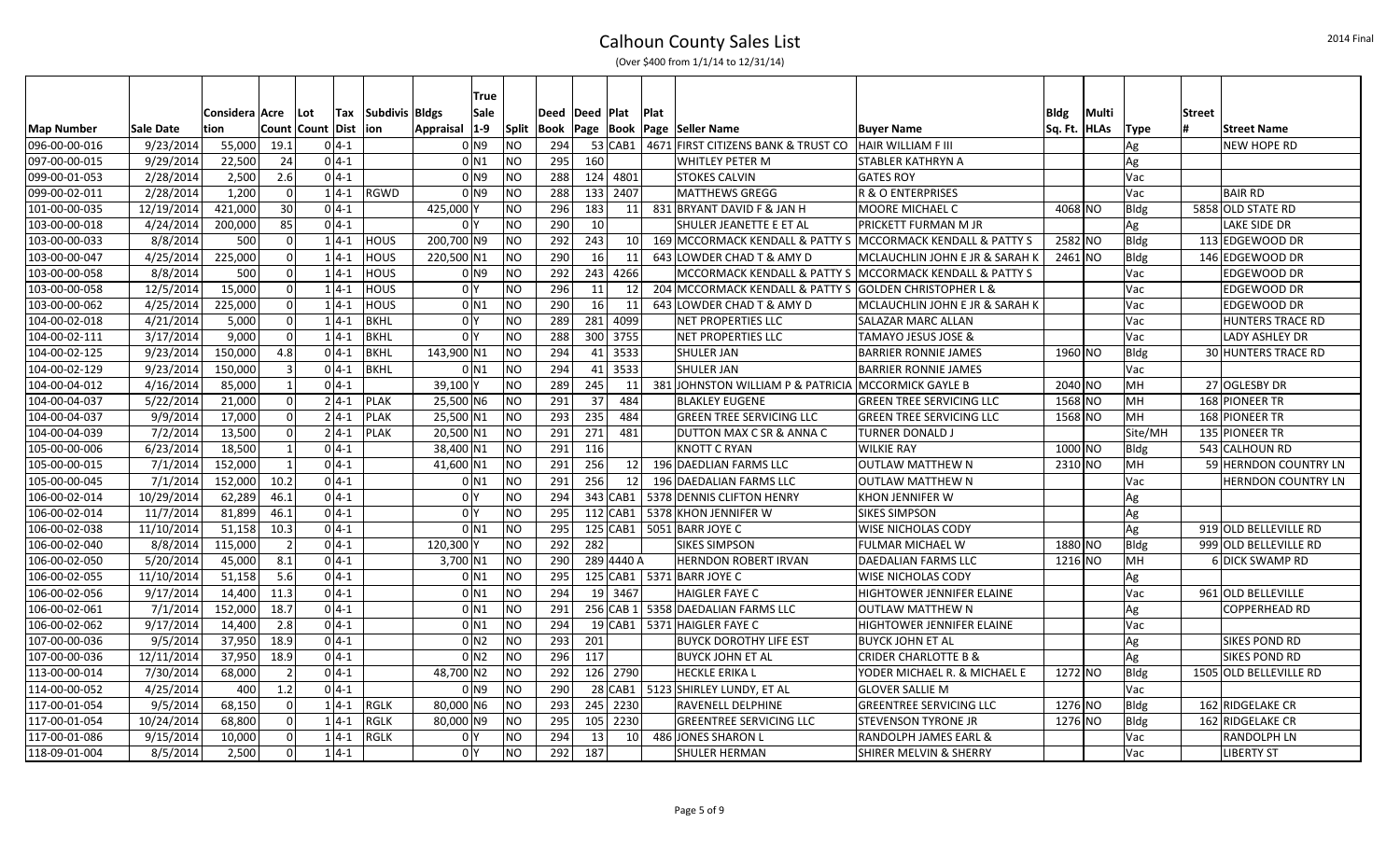|                   |            |                |                  |          |                | <b>True</b>    |                |      |           |            |      |                                                     |                                           |             |             |             |               |                       |
|-------------------|------------|----------------|------------------|----------|----------------|----------------|----------------|------|-----------|------------|------|-----------------------------------------------------|-------------------------------------------|-------------|-------------|-------------|---------------|-----------------------|
|                   |            | Considera Acre | Lot              | Tax      | Subdivis Bldgs | Sale           |                | Deed | Deed Plat |            | Plat |                                                     |                                           | <b>Bldg</b> | Multi       |             | <b>Street</b> |                       |
| <b>Map Number</b> | Sale Date  | tion           | Count Count Dist |          | lion           | Appraisal  1-9 | Split          |      |           |            |      | Book   Page   Book   Page   Seller Name             | <b>Buyer Name</b>                         | Sq. Ft.     | <b>HLAs</b> | <b>Type</b> |               | <b>Street Name</b>    |
| 118-09-01-014     | 8/5/2014   | 2,500          |                  | $1 4-1 $ |                | 0 <sup>Y</sup> | NO             | 292  | 187       |            |      | <b>SHULER HERMAN</b>                                | <b>SHIRER MELVIN &amp; SHERRY</b>         |             |             | Vac         |               | <b>LIBERTY ST</b>     |
| 118-09-09-002     | 4/30/2014  | 55,000         | -1               | $0 2-1 $ |                | 0 N1           | NO.            | 290  | 160       |            |      | DENNIS JOAN S & JOEL W HEIRS                        | K & R LAND HOLDINGS LLC                   |             |             | Vac         |               | 124 HERLONG AVE       |
| 118-09-09-003     | 4/30/2014  | 55,000         | $\mathsf{C}$     | $1 2-1 $ |                | 68,200 N1      | <b>NO</b>      | 290  | 160       |            |      | <b>SPIGNER ODELL</b>                                | K & R LAND HOLDINGS LLC                   | 1428 NO     |             | Bldg        |               | 122 HERLONG AVE       |
| 118-09-09-015     | 9/25/2014  | 71,500         | $\Omega$         | $1 2-1 $ |                | 52,200Y        | N <sub>O</sub> | 296  | 9         |            |      | 18 THOMAS ALBERTA C                                 | <b>BRADY THOMAS G</b>                     | $962$ NO    |             | <b>Bldg</b> |               | 1207 BRIDGE ST        |
| 118-09-13-009     | 2/28/2014  | 1,123          | $\Omega$         | $2 2-1 $ |                | $3,100$ N9     | N <sub>O</sub> | 292  | 324       |            |      | 129 HART SUSAN ESTATE                               | R & O ENTERPRISES                         | 948 NO      |             | <b>Bldg</b> |               | 103 WHALEY AVE        |
| 118-09-13-009     | 8/29/2014  | 2,500          | $\Omega$         | $2 2-1 $ |                | $3,100$ N1     | NO             | 293  | 69        |            |      | 129 R & O ENTERPRISES                               | <b>CASTELLO MARIA</b>                     | 948 NO      |             | <b>Bldg</b> |               | 103 WHALEY AVE        |
| 118-10-09-003     | 12/19/2014 | 44,000         | $\mathsf{C}$     | $1 2-1 $ |                | 36,900 N1      | <b>NO</b>      | 296  | 327       |            |      | <b>GUINYARD LEROY</b>                               | JACOBS CLARENCE & ERDY                    | $916$ NO    |             | <b>Bldg</b> |               | 309 FAIR ST           |
| 118-10-11-001     | 9/18/2014  | 12,700         | $\Omega$         | $3 2-1 $ |                | 74,300 N9      | N <sub>O</sub> | 294  | 61        | 11         |      | 694 SECRETARY OF HOUSING & URBAN VANDERKRUK JOHN    |                                           | 2089 NO     |             | <b>Bldg</b> |               | 1110 BRIDGE ST        |
| 118-10-12-003     | 8/12/2014  | 61,250         | $\mathsf{C}$     | $1 2-1$  |                | 97,300 N2      | <b>NO</b>      | 292  | 275       | 11         |      | 242 FELDER JOHN G & BATES N                         | <b>FELDER JOHN G</b>                      | 2530 NO     |             | <b>Bldg</b> |               | 1206 BRIDGE ST        |
| 118-11-01-004     | 6/26/2014  | 163,500        | $\Omega$         | $1 2-1 $ |                | 167,700 Y      | NO             | 291  |           | 203 2356   |      | HENINGBURG PATRICK & BARBARA FRANKLIN KATRINA SNELL |                                           | 1962 NO     |             | <b>Bldg</b> |               | 520 CHESTNUT ST       |
| 118-13-04-006     | 8/11/2014  | 117,500        | $\Omega$         | $2 2-1 $ | <b>VALY</b>    | 107,700 Y      | N <sub>O</sub> | 292  |           | 268 1286   |      | <b>ROCHESTER JOSEPH R</b>                           | <b>PACHECO BRANDI</b>                     | 1870 NO     |             | Bldg        |               | 201 BROOK DR          |
| 118-13-05-007     | 6/16/2014  | 5.000          | $\Omega$         | $1 2-1$  |                | 0 <sup>N</sup> | <b>NO</b>      | 291  | 88        |            |      | 86 WORSENCROFT CAROLINE C                           | <b>SIKES RUFUS J JR</b>                   |             |             | Vac         |               | <b>BUTLER ST</b>      |
| 118-13-05-008     | 10/31/2014 | 132,500        | ſ                | $1 2-1$  |                | 98,000 Y       | N <sub>O</sub> | 295  | 13        |            |      | RILEY JODY N & TAMMY B                              | KNOTT TRAVIS ALLEN &                      | 2138 NO     |             | <b>Bldg</b> |               | 324 BUTLER ST         |
| 118-13-06-010     | 8/15/2014  | 2,000          | $\Omega$         | $1 2-1 $ |                | 9,500 N1       | NO             | 293  | 254       |            |      | 5367 BROWN HERBERT G                                | <b>BULL ARTIE SR</b>                      | 520 NO      |             | <b>Bldg</b> |               | 116 SAMUELS TR        |
| 118-14-01-008     | 4/17/2014  | 50,000         | - C              | $1 2-1$  |                | 76,600 N1      | <b>NO</b>      | 290  | 35        |            |      | FEDERAL NATIONAL MORTGAGE                           | <b>YOGI ENTERPRISES LLC</b>               | 1912 NO     |             | <b>Bldg</b> |               | 109 DANTZLER ST       |
| 118-14-03-004     | 5/29/2014  | 330.000        | $\Omega$         | $1 2-1$  |                | 165,100 N2     | <b>NO</b>      | 290  |           |            |      | 302 CAB1   5228 CARROLL WILLIAM WEBB JR             | <b>SMITH NANCY L</b>                      | 3872 NO     |             | <b>Bldg</b> |               | 110 DANTZLER ST       |
| 118-14-04-003     | 6/20/2014  | 300,000        | $\Omega$         | $1 2-1 $ |                | 381,500 Y      | NO             | 291  |           | 161 4402 B |      | <b>CARROLL W WEBB JR</b>                            | MAYNARD TIMOTHY & SELENA JTWF             | 7463 YES    |             | Bldg        |               | 202 PRESTON ST        |
| 118-14-04-009     | 2/27/2014  | 78,733         | $\Omega$         | $1 2-1 $ |                | 53,700 Y       | NO             | 288  | 109       |            |      | PHILLIPS MARTHANNA R                                | <b>SMITH CHRISTOPHER R &amp;</b>          | 1055 NO     |             | <b>Bldg</b> |               | 207 AMAKER ST         |
| 118-14-05-004     | 8/29/2014  | 1,162,948      | - C              | $1 2-1$  |                | 0 <sup>Y</sup> | <b>NO</b>      | 293  | 163       |            |      | <b>OLD TRUCK LLC</b>                                | <b>ARCP FD PORTFOLIO IX LLC</b>           |             |             | Vac         |               | 625 HARRY C RAYSOR DR |
| 118-14-06-003     | 12/30/2014 | 48,000         | $\Omega$         | $1 2-1 $ |                | 27,900         | <b>NO</b>      | 296  | 316       |            |      | KINGSMORE DANNY TRAVIS                              | <b>INABINET ELIZABETH</b>                 | $672$ NO    |             | <b>Bldg</b> |               | 208 BUTLER ST         |
| 118-14-08-012     | 2/11/2014  | 100,000        | $\sqrt{ }$       | $1 2-1$  | <b>TUCK</b>    | 38,000 N1      | N <sub>O</sub> | 287  |           | 307 2750   |      | <b>LARIMORE KENNY</b>                               | <b>HUGGINS NATHANIEL</b>                  | $1050$ NO   |             | <b>Bldg</b> |               | 113 TUCKER MILL CR    |
| 118-15-06-005     | 5/14/2014  | 225,000        | $\Omega$         | $8 2-1 $ |                | 62,700 Y       | NO             | 290  |           | 175 4038 A |      | FORD D LEVERN & DOROTHY P                           | <b>WISE ENTERPRISES LLC</b>               | 3566 YES    |             | Comm        |               | 1411 BRIDGE ST        |
| 118-15-07-006     | 3/26/2014  | 800            | $\sqrt{ }$       | $1 2-1 $ |                | 0 <sub>1</sub> | NO.            | 289  | 35        |            |      | <b>STALEY JOHN W HEIRS OF</b>                       | <b>MILES HANDY SR</b>                     |             |             | Vac         |               |                       |
| 118-15-09-001     | 9/25/2014  | 84,495         | $\Omega$         | $1 2-1$  |                | 118,000 N9     | NO             | 294  | 120       |            |      | FEDERAL NATIONAL MORTGAGE                           | <b>PETRUS PATRICK</b>                     | 3782 NO     |             | Bldg        |               | 202 CHURCH ST         |
| 118-15-13-014     | 1/14/2014  | 8,000          | $\sqrt{ }$       | $1 2-1 $ |                | 35,800 N1      | N <sub>O</sub> | 287  | 47        | <b>10</b>  |      | 848 HAIR JACOB                                      | PEARCE SAM & EARTHA                       | 1338 NO     |             | <b>Bldg</b> |               | 112 BAXTER ST         |
| 118-16-06-014     | 11/10/2014 | 40.000         | $\Omega$         | $1 2-1$  |                | 71,600 N6      | NO.            | 295  | 294       |            |      | <b>HOLMAN MARILYN</b>                               | <b>GREEN TREE SERVICING LLC</b>           | 1152 NO     |             | <b>Bldg</b> |               | 208 KEITT ST          |
| 119-16-01-002     | 7/22/2014  | 125,000        | ſ                | $1 2-1$  | <b>LEWS</b>    | 118,300 Y      | <b>NO</b>      | 292  | 77        |            |      | 10 1000 MALON KATHRYN                               | <b>GARRETT KIPTON L &amp; GINA L</b>      | 2022 NO     |             | Bldg        |               | 207 RUCKER DR         |
| 119-16-04-003     | 4/10/2014  | 120,000        | $\Omega$         | $1 2-1$  | <b>LEWS</b>    | 87,700 Y       | N <sub>O</sub> | 289  | 129       |            |      | 136 SNODGRASS BRENT                                 | RANKIN BRIAN M & CAROL JTWROS             | 1706 NO     |             | <b>Bldg</b> |               | 308 RUCKER DR         |
| 119-16-05-001     | 7/7/2014   | 93,000         | $\Omega$         | $1 2-1$  |                | 84.300 Y       | NO.            | 291  | 259       | 33         |      | THOMAS ALBERTA C                                    | <b>DAVIS JILL AMANDA</b>                  | 1608 NO     |             | <b>Bldg</b> |               | 102 AZALEA DR         |
| 120-00-02-008     | 3/17/2014  | 15,000         | - 1              | $0 3-1 $ |                | 52,400 N6      | NO             | 288  |           | 290 1649   |      | <b>DIX JANIE S</b>                                  | USDA RURAL DEVELOPMENT                    | 1092 NO     |             | <b>Bldg</b> |               | 6596 OLD STATE RD     |
| 126-00-00-005     | 2/5/2014   | 395,870        | 125              | $0 4-1 $ |                | 0 <sup>Y</sup> | NO.            | 287  |           | 331 5331   |      | MEDFORD MILDRED H TRUSTEE                           | W M SMITH & SONS                          |             |             | Ag          |               | OLD STATE RD          |
| 128-00-00-022     | 1/30/2014  | 160,000        | - 0              | $1 4-1 $ | DRFD           | 141,100 Y      | NO             | 287  | 158       | -11        |      | 353 GOFF SIDNEY S JR & CONNIE B                     | <b>GLOMSKI ANNA K</b>                     | 1942 NO     |             | <b>Bldg</b> |               | 156 DEER TRAIL        |
| 129-00-00-062     | 11/12/2014 | 17,000         | 2.6              | $0 4-1 $ |                | 0 <sup>Y</sup> | NO.            | 295  |           | 237 CAB1   |      | 4560 SONNE PETER C & JULIA P                        | <b>GUINYARD JENNIFER W &amp; CALDWELL</b> |             |             | Ag          |               |                       |
| 129-00-00-064     | 10/21/2014 | 267,000        | 2.5              | $0 4-1 $ |                | 191,800 Y      | NO             | 294  |           | 290 4734   |      | STALEY WILLIAM ANTHONY &                            | <b>PAULLING JEFFREY M &amp; DIXON C</b>   | 2096 NO     |             | Bldg        |               | 684 BUTLER ST         |
| 129-00-00-065     | 4/10/2014  | 33,000         | 2.7              | $0 4-1 $ |                | 0 <sup>Y</sup> | NO.            | 289  |           | 198 CAB1   |      | 4739 SUTCLIFF JAMES G                               | ARANT JAMES A III & MANDI H               |             |             | Vac         |               | <b>BUTLER ST</b>      |
| 129-00-00-066     | 5/21/2014  | 32,500         | 2.7              | $0 4-1 $ |                | 0 <sup>N</sup> | NO.            | 290  |           | 240 CAB1   |      | 4745 MINNICH CHARLES L & ALICIA M                   | MELLARD RICHARD MATTHEW &                 |             |             | Vac         |               | <b>BUTLER ST</b>      |
| 130-00-00-025     | 4/16/2014  | 205,500        | 46.7             | $0 4-1$  |                | 0 <sup>N</sup> | <b>NO</b>      | 289  |           | 211 CAB1   |      | 5344 COLUMBIA CHAPTER OF NTL                        | WANNAMAKER LUTHER B JR                    |             |             | Vac         |               | LONGSTREET RD         |
| 130-00-00-034     | 6/1/2014   | 40,000         |                  | $0 2-1$  |                | 115,000 N6     | <b>NO</b>      | 291  | 175       | - 11       |      | 684 MCFADDEN-SCOTT SALLY A                          | THE BANK OF NY MELLON TRUST               | 1896 NO     |             | <b>Bldg</b> |               | 354 TROTTER ST        |
| 130-00-00-034     | 11/12/2014 | 45,500         |                  | $0 2-1 $ |                | 115,000 N9     | NO.            | 297  |           |            |      | 69 11/68 3012 MCFADDEN-SCOTT SALLY A                | <b>MYRICK JACQUELINE</b>                  | 1896 NO     |             | <b>Bldg</b> |               | 354 TROTTER ST        |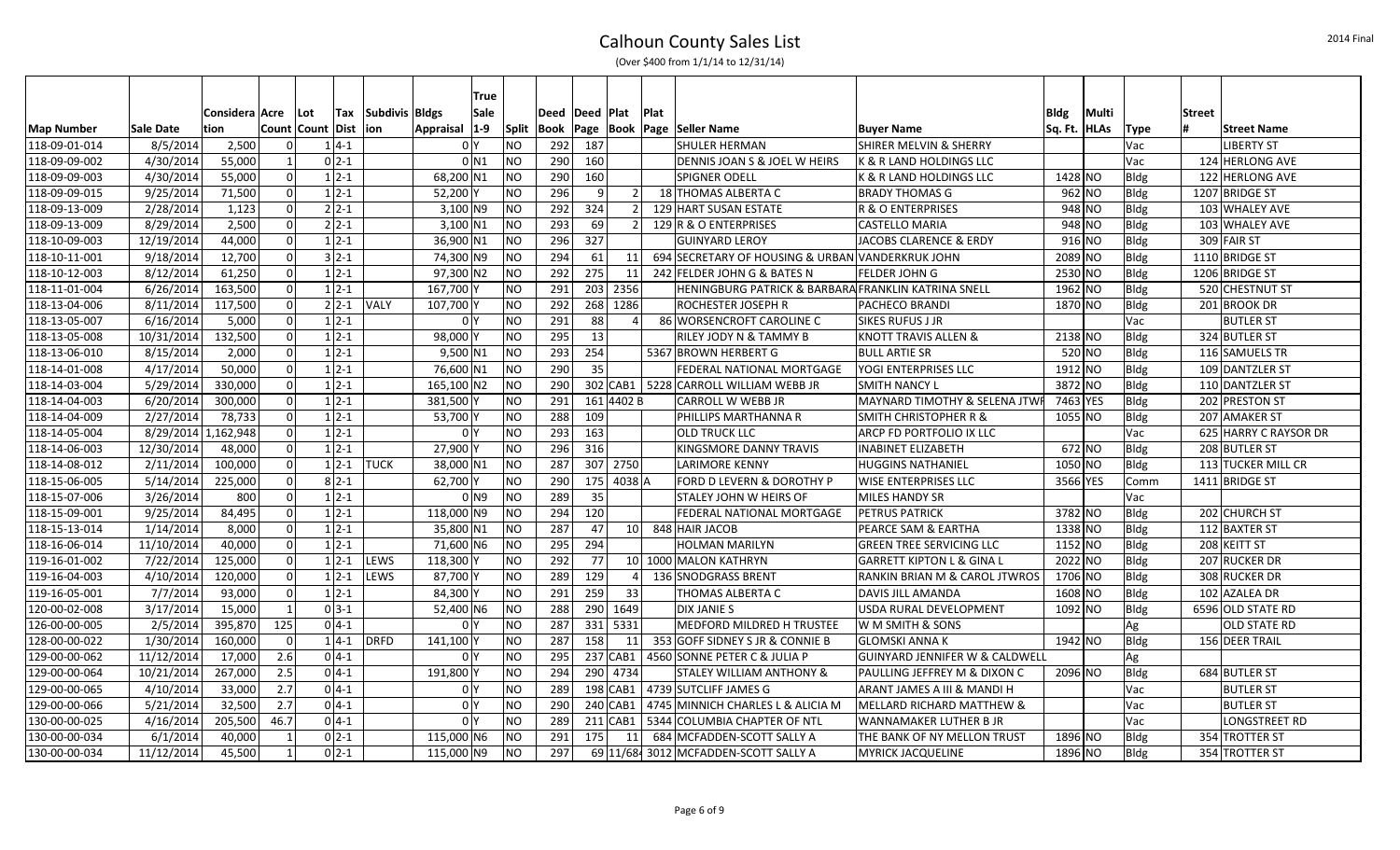|                   |                           |                  |                |                  |                    |                | True                |                |      |             |            |             |                                                            |                                        |             |             |                   |               |                          |
|-------------------|---------------------------|------------------|----------------|------------------|--------------------|----------------|---------------------|----------------|------|-------------|------------|-------------|------------------------------------------------------------|----------------------------------------|-------------|-------------|-------------------|---------------|--------------------------|
|                   |                           | Considera   Acre |                | Lot              | Tax                | Subdivis Bldgs | Sale                |                | Deed | Deed   Plat |            | <b>Plat</b> |                                                            |                                        | <b>Bldg</b> | Multi       |                   | <b>Street</b> |                          |
| <b>Map Number</b> | <b>Sale Date</b>          | tion             |                | Count Count Dist |                    | lion.          | Appraisal 1-9       | Split          | Book | Page  Book  |            |             | <b>Page Seller Name</b>                                    | <b>Buyer Name</b>                      | Sq. Ft.     | <b>HLAs</b> | <b>Type</b>       |               | <b>Street Name</b>       |
| 130-00-00-035     | 6/1/2014                  | 40,000           | 0.5            |                  | $0 2-1$            |                | 0 N6                | <b>YES</b>     | 291  | 175         | 11         |             | 684 MCFADDEN-SCOTT SALLY A                                 | THE BANK OF NY MELLON TRUST            |             |             | Vac               |               | <b>TROTTER ST</b>        |
| 130-00-00-035     | 11/12/2014                | 45,550           | 0.5            |                  | $02-1$             |                | 0 <sub>1</sub>      | NO.            | 297  |             |            |             | 69 11/68 3012 MCFADDEN-SCOTT SALLY A                       | <b>MYRICK JACQUELINE</b>               |             |             | Vac               |               | <b>TROTTER ST</b>        |
| 130-02-04-019     | 5/22/2014                 | 2,500            | $\Omega$       |                  | $1 2-1$            |                | 2,700 N1            | NO.            | 290  | 267         |            |             | <b>MACK ADA</b>                                            | <b>PINCKNEY MARVIN</b>                 | 1220 NO     |             | Bldg              |               | 213 BAXTER               |
| 130-03-06-022     | 7/3/2014                  | 185,000          | $\Omega$       |                  | $1 \overline{2-1}$ |                | $166,000$ Y         | <b>NO</b>      | 291  | 242         |            |             | <b>GOLDEN CHRISTOPHER L &amp;</b>                          | <b>SMITH CHRISTOPHER R</b>             | 1966 NO     |             | <b>Bldg</b>       |               | 221 OLD CALHOUN          |
| 130-03-09-004     | 10/20/2014                | 380,000          | $\Omega$       |                  | $2 2-1 $           |                | 233,700 Y           | NO.            | 294  |             | 305 3494 A |             | <b>THOMAS ALBERTA C</b>                                    | RAST EDWARD M JR & KATHRYN N           | 4684 YES    |             | <b>Bldg</b>       |               | 3106 BRIDGE ST           |
| 130-03-09-005     | 10/20/2014                | 60,000           | $\Omega$       |                  | $1 \overline{2-1}$ |                | 56,800 Y            | NO.            | 294  | 302         | 546        |             | <b>THOMAS ALBERTA C</b>                                    | RAST EDWARD M & KATHRYN N              | 1378 NO     |             | <b>Bldg</b>       |               | 3202 BRIDGE ST           |
| 130-03-09-015     | 2/10/2014                 | 165,000          | $\Omega$       |                  | $1 \overline{2-1}$ |                | 118,100             | <b>NO</b>      | 288  | 31          |            |             | 51 HANE MOLLY R                                            | MCGEE EMMA L TRUSTEE                   | 2197 NO     |             | <b>Bldg</b>       |               | 405 DANTZLER ST          |
| 130-04-02-003     | 10/30/2014                | 121,000          | $\overline{0}$ |                  | $1 2-1$            |                | 94,100Y             | <b>NO</b>      | 295  | 11          |            |             | <b>BECKHAM LEWIS R JR ET AL</b>                            | <b>ZEIGLER REBECCA S</b>               | $1819$ NO   |             | <b>Bldg</b>       |               | 408 DANTZLER ST          |
| 130-04-02-009     | 8/7/2014                  | 112,500          | $\Omega$       |                  | $1 2-1$            |                | 93,800 Y            | <b>NO</b>      | 292  | 252         |            |             | <b>SCHULMAN STEPHANIE C</b>                                | <b>MILLER FELICIA T</b>                | 2500 NO     |             | Bldg              |               | 422 DANTZLER ST          |
| 130-04-02-013     | 4/7/2014                  | 54,000           | $\Omega$       |                  | $2 2-1 $           |                | 27,900 Y            | <b>NO</b>      | 289  | 98          | 12         |             | 187 STOUDENMIRE FRANK ET AL                                | <b>STOWE ASHLEY KINSEY</b>             | 1079 NO     |             | Bldg              |               | 413 BUTLER ST            |
| 130-04-03-003     | 2/6/2014                  | 76,650           | $\Omega$       |                  | $2 2-1 $           |                | 114,300 N9          | <b>NO</b>      | 288  |             | 104 2375   |             | U.S. BANK NA                                               | <b>SSZ LLC</b>                         | 2272 NO     |             | Bldg              |               | 412 BUTLER ST            |
| 130-04-04-001     | 10/21/2014                | 179,000          | $\Omega$       |                  | $3 2-1$            |                | 124,800 Y           | <b>NO</b>      | 294  | 288         |            |             | 144 PAULLING JEFFREY M & DIXON C                           | <b>KEMP VIRGINIA LEIGH</b>             | 1859 NO     |             | Bldg              |               | 502 BUTLER ST            |
| 130-04-04-006     | 5/19/2014                 | 91,000           | $\Omega$       |                  | $1 2-1$            |                | 45,200 Y            | NO.            | 290  |             | 198 3145   |             | <b>HUTTO GERALD ROSS</b>                                   | <b>GARRICK TIMOTHY S</b>               | 1432 NO     |             | Bldg              |               | 513 PINE HILL RD         |
| 131-04-08-002     | 6/20/2014                 | 27,000           | $\overline{0}$ |                  | $1 4-1 $           |                | $26,100$ Y          | <b>NO</b>      | 291  | 158         | 970        |             | <b>SPIRES RICHARD GLENN</b>                                | <b>MCBRIDE BOBBY</b>                   | 1447 NO     |             | Comm              |               | 2661 COLONEL THOMSON HWY |
| 140-00-00-018     | 4/2/2014                  | 68,295           | 45.5           |                  | $0 4-1 $           |                | 0 N1                | N <sub>O</sub> | 289  |             | $200$ CAB1 |             | 5343 WIENGES O H JR                                        | <b>CHASTAIN BARRY SR &amp; JERRY S</b> |             |             | Ag                |               | TRUE BLUE RD             |
| 141-00-00-016     | 12/16/2014                | 1,500            | 0.1            |                  | $0 4-1$            |                | $0$ N1              | <b>YES</b>     | 296  |             | 200 CAB1   |             | 5397 CHASTAIN BARRY N & JERRY S                            | LONESTAR PLANTATION LLC                |             |             | Ag                |               |                          |
| 141-00-00-016     | 12/23/2014                | 35,000           | 202.7          |                  | $0 4-1 $           |                | 0 <sub>N1</sub>     | <b>YES</b>     | 296  |             | 260 CAB1   |             | 5397 LONESTAR PLANTATION LLC                               | <b>CARLIN BRETT C &amp;</b>            |             |             | Ag                |               |                          |
| 144-00-00-033     | 4/15/2014 1,270,620 211.8 |                  |                |                  | $0 4-1 $           |                | 0 <sub>N1</sub>     | <b>YES</b>     | 289  | 203         |            |             | WANNAMAKER LUTHER B JR                                     | <b>TOWN OF ST MATTHEWS</b>             |             |             | Ag                |               | LONGSTREET RD            |
| 145-00-02-009     | 3/27/2014                 | 16,000           | -5             |                  | $0 4-1$            |                | 0 <sub>N1</sub>     | <b>NO</b>      | 289  |             | $1 $ CAB1  |             | 5339 COLUMBIA CHAPTER OF THE NTL                           | <b>WANNAMAKER ROBERT D JR</b>          |             |             | Vac               |               | OLD NUMBER SIX HWY       |
| 146-00-00-001     | 8/22/2014                 | 16,000           | 12             |                  | $0 4-1$            |                | 0 <sup>N</sup>      | N <sub>O</sub> | 293  | 21          |            |             | 12 SALLEY MAYNARD CARRERE JR &                             | <b>MEALING JOHN MARK</b>               |             |             | Ag                |               |                          |
| 146-00-00-008     | 2/25/2014                 | 19,400           | 9.7            |                  | $0 4-1 $           |                | $0$ <sub>N1</sub>   | N <sub>O</sub> | 288  | 266         |            |             | <b>GEORGE IDA RUSH &amp; NANCY R SOH RHENEY JOHN W III</b> |                                        |             |             | Vac               |               |                          |
| 146-00-00-008     | 8/1/2014                  | 19,500           | 9.7            |                  | $0 4-1 $           |                | 0 <sup>1</sup>      | <b>NO</b>      | 292  | 254         |            |             | <b>RHENEY JOHN W III</b>                                   | <b>MEALING JOHN MARK</b>               |             |             | Vac               |               |                          |
| 148-00-00-013     | 1/16/2014                 | 47,490           | 15.8           |                  | $0 4-1$            |                | $0$ <sub>N1</sub>   | <b>YES</b>     | 287  |             | $59$ CAB1  |             | 5319 GREENE SUMTER SAMUEL                                  | <b>RAST EDWARD M JR</b>                |             |             | Ag                |               | NIGHTHAWK LN             |
| 148-00-00-014     | 5/1/2014                  | 25,000           | $\mathbf{1}$   |                  | $0 4-1$            |                | 14,500 N1           | <b>YES</b>     | 290  |             |            |             | 40 CAB1   5342 GREENE SUMTER S                             | <b>FOWLER RYAN V</b>                   | 1800 NO     |             | GAR               |               | 7311 OLD STATE RD        |
| 149-00-00-010     | 7/18/2014                 | 200,000          | 132.5          |                  | $0 1-0$            |                | 0 <sup>N</sup>      | <b>NO</b>      | 292  | 75          |            |             | <b>STUART WAYNE DUKES</b>                                  | POOSER WALTER K JR & WALTER K          |             |             | Ag                |               | <b>CAMERON RD</b>        |
| 150-14-06-002     | 4/25/2014                 | 1,200            | $\Omega$       |                  | $2 1-1 $           |                | 22,000 N9           | <b>NO</b>      | 290  | 26          |            |             | <b>WELFARE MARY ALICE</b>                                  | JACKSON WILLIE O                       | $936$ NO    |             | Bldg              |               | 609 FIRST ST             |
| 150-14-12-007     | 2/28/2014                 | 135,000          | $\Omega$       |                  | $11-1$             |                | 144,600 Y           | N <sub>O</sub> | 288  | 159         |            |             | <b>RAST P MICHAEL ET AL</b>                                | <b>GARVIN QUINTON A</b>                | $2633$ NO   |             | Bldg              |               | 8192 OLD STATE RD        |
| 150-14-12-008     | 12/1/2014                 | 35,000           | $\Omega$       |                  | $1 1-1$            |                | 34,500 N1           | <b>NO</b>      | 295  | 333         |            |             | <b>RAST DIANE W</b>                                        | <b>TEMPLES JEFF &amp; EMILY</b>        | 2206 NO     |             | Bldg              |               | 8186 OLD STATE RD        |
| 150-14-13-001     | 12/10/2014                | 25,000           | $\Omega$       |                  | $1 1-1$            |                | 0 N2                | NO             | 296  | 194         |            |             | <b>SIMPSON JAN BULL ET AL</b>                              | PERROW SARA BULL TRUSTEE               |             |             | Vac               |               |                          |
| 150-15-01-014     | 6/13/2014                 | 48,500           | $\Omega$       |                  | $3 1-1 $           |                | 74,700 N1           | <b>NO</b>      | 291  |             | 74 CAB1    |             | 5356 PHILLIPS DONALD M                                     | LIVE OAKS HOLDINGS LLC                 | $1152$ NO   |             | Comm              |               | 114 BOYCE LAWTON DR      |
| 150-15-01-015     | 6/13/2014                 | 48,500           | $\Omega$       |                  | $3 1-1$            |                | 0 N1                | N <sub>O</sub> | 291  |             | 74 CAB1    |             | 5356 PHILLIPS DONALD M                                     | LIVE OAKS HOLDINGS LLC                 |             |             | Vac               |               | <b>BOYCE LAWTON DR</b>   |
| 150-15-04-012     | 9/3/2014                  | 27,000           | $\Omega$       |                  | $1 1-1$            |                | 66,200 N6           | NO             | 293  |             | 152 1139   |             | LEEDECKE JOHN GEORGE                                       | <b>SUMMERS MICHAEL W</b>               | 1600 NO     |             | Bldg              |               | 304 OLD ORANGEBURG RD    |
| 153-00-00-001     | 5/19/2014                 | 358,750 544.4    |                |                  | $0 4-1$            |                | 29,300 N2           | <b>NO</b>      | 290  |             | 189 CAB1   |             | 5346 ULMER ELEANOR H                                       | <b>HOUCK BATES R</b>                   | 1075 NO     |             | Bldg              |               | 232 FOUR HOLES           |
| 158-00-00-057     | 12/19/2014                | 5,500            | $\Omega$       |                  | $14-1$             | GRAS           | 0 <sup>1</sup>      | NO.            | 296  |             | 159 3444   |             | LEMON SYLVIA M                                             | <b>BROOKLAND ENTERPRISES LLC</b>       |             |             | Vac               |               | 114 NATES STORE RD       |
| 161-00-00-010     | 8/15/2014                 | 337,875 131.6    |                |                  | $0 4-1$            |                | 0 <sup>1</sup>      | <b>NO</b>      | 292  | 326         |            |             | 95 HEAPE KATHY S                                           | <b>RAST EDWARD M JR</b>                |             |             | Ag                |               | <b>BELLEVILLE RD</b>     |
| 168-00-01-032     | 6/3/2014                  | 503,296          | 72.3           |                  | $0 4-1$            |                | $01$ N <sub>9</sub> | <b>NO</b>      | 291  |             | $1$ CAB1   |             | 5354 WATKINS RICHARD E                                     | <b>WATKINS RICHARD E</b>               |             |             | <b>River Frnt</b> |               | <b>WISE</b>              |
| 168-00-01-033     | 6/13/2014                 | 503,296          | 43.6           |                  | $0 4-1 $           |                | $01$ <sub>N9</sub>  | N <sub>O</sub> | 291  |             | $1$ CAB1   |             | 5354 WATKINS RICHARD E                                     | <b>WATKINS RICHARD E</b>               |             |             | <b>River Frnt</b> |               | MOYE LN                  |
| 168-00-03-043     | 5/13/2014                 | 45,000           | $\Omega$       |                  | $1 4-1$            |                | 116,000 N6          | <b>NO</b>      | 290  |             | 232 CAB1   |             | 4619 WEEKS ARTHUR & ARLENE E                               | FEDERAL HOME LOAN MORTGAGE C           | 1598 NO     |             | Bldg              |               | 167 TOWN SQUARE ST       |
| 168-00-03-043     | 11/7/2014                 | 35,000           | $\Omega$       |                  | $1 4-1$            |                | 116,000 N9          | <b>NO</b>      | 295  |             | $163$ CAB1 |             | 4619 WEEKS ARTHUR & ARLENE E                               | <b>SIMONEAU RICHARD L</b>              | 1598 NO     |             | Bldg              |               | 167 TOWN SQUARE ST       |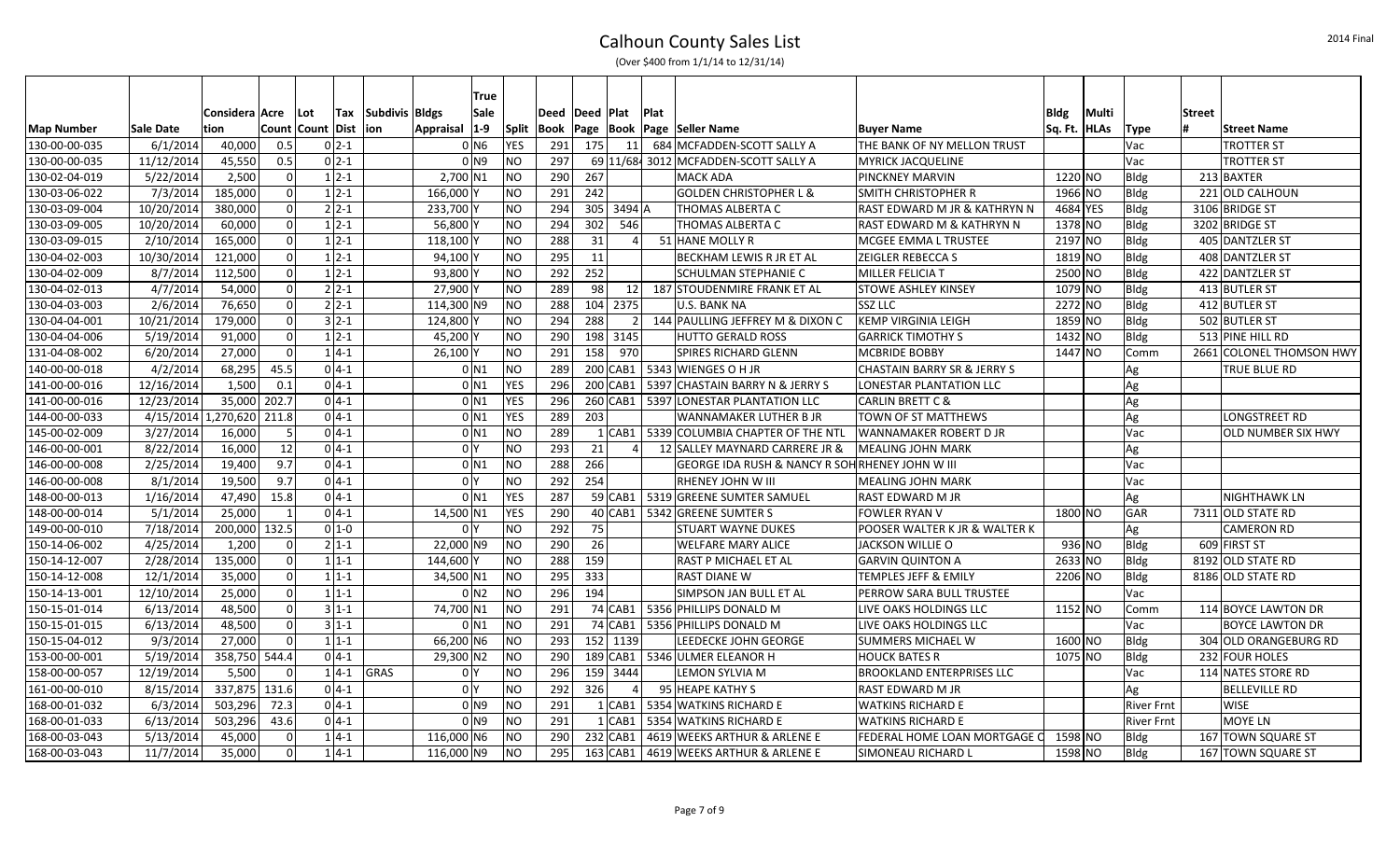|  | (Over \$400 from 1/1/14 to 12/31/14) |
|--|--------------------------------------|
|--|--------------------------------------|

|                   |            |                  |                |                      |            |                |                | True               |            |                    |     |                 |             |                                                           |                                     |      |               |             |        |                         |
|-------------------|------------|------------------|----------------|----------------------|------------|----------------|----------------|--------------------|------------|--------------------|-----|-----------------|-------------|-----------------------------------------------------------|-------------------------------------|------|---------------|-------------|--------|-------------------------|
|                   |            | Considera   Acre |                | ∣Lot                 | <b>Tax</b> | Subdivis Bldgs |                | Sale               |            | Deed   Deed   Plat |     |                 | <b>Plat</b> |                                                           |                                     | Bldg | Multi         |             | Street |                         |
| <b>Map Number</b> | Sale Date  | tion             |                | Count   Count   Dist |            | lion           | Appraisal      | $ 1-9 $            | Split      | Book               |     |                 |             | Page   Book   Page   Seller Name                          | <b>Buyer Name</b>                   |      | Sq. Ft.  HLAs | <b>Type</b> |        | <b>Street Name</b>      |
| 174-00-00-017     | 2/10/2014  | 36,000           | 14             |                      | $0 4-1$    |                | 0 Y            |                    | NO         | 291                |     | 343 4243 A      |             | <b>KEITT ELIJAH HEIRS OF</b>                              | ISGETT W DUKES & BEVERLY A          |      |               | Ag          |        |                         |
| 176-00-01-051     | 1/16/2014  | 50,000           | 5              |                      | $04-1$     |                | 77,500 N6      |                    | ΝO         | 287                |     | 149 3945 B      |             | <b>GLOVER VIOLA &amp; DAVID H ROBINS CITIMORTGAGE INC</b> |                                     |      | 1118 NO       | <b>Bldg</b> |        | 482 FORT MOTTE RD       |
| 176-00-01-051     | 9/16/2014  | 53,010           | 5              |                      | $0 4-1$    |                | 77,500 N9      |                    | <b>NO</b>  | 294                |     | 58 3945 B       |             | <b>SEC OF HOUSING &amp; URBAN DEV</b>                     | POWERHOUSE OF JESUS INC             |      | 1118 NO       | Bldg        |        | 482 FORT MOTTE RD       |
| 176-00-02-068     | 12/12/2014 | 1,400            | $\mathbf{1}$   |                      | $0 4-1$    |                |                | $0$ N1             | <b>NO</b>  | 296                |     |                 |             | 123 CAB1   4654 MULLER ANNA B                             | <b>WILLIAMS JOSEPHINE</b>           |      |               | Vac         |        |                         |
| 177-00-00-003     | 6/23/2014  | 150,000          | 86.6           |                      | $0 4-1$    |                |                | $0$ N1             | <b>NO</b>  | 291                |     | 170 CAB1        |             | 5355 MCABEE MARY F                                        | <b>MOORE DORWIN T</b>               |      |               | Ag          |        | <b>CARSON RD</b>        |
| 177-00-00-018     | 8/11/2014  | 500              | $\overline{3}$ |                      | $0 4-1$    |                | 170,200 N2     |                    | NO         | 292                |     | 271 2870        |             | <b>MOORE DORWINT</b>                                      | MOORE PAMELA C                      |      | 1966 NO       | <b>Bldg</b> |        | 156 CARSON RD           |
| 181-00-02-052     | 7/16/2014  | 24,500           | $\overline{0}$ |                      | $1 4-1$    | <b>CRST</b>    | 53,500 N6      |                    | <b>NO</b>  | 292                | 70  | 209             |             | FIRST CITIZENS BANK & TRUST CO                            | <b>ARANT PATRICIA</b>               |      | 1287 NO       | <b>Bldg</b> |        | 39 STARLING LN          |
| 183-00-00-017     | 12/5/2014  | 500              | 18             |                      | $0 4-1$    |                |                | 0 N2               | <b>NO</b>  | 296                | 13  | 331             |             | <b>MCNEIL ROBERT STEVEN</b>                               | MCNEIL KENNETH SCOTT                |      |               | Ag          |        |                         |
| 185-00-00-018     | 10/21/2014 | 71,790           | 9.2            |                      | $0 4-1$    |                | 5,200          |                    | <b>NO</b>  | 294                |     |                 |             | 264 CAB1   4918 JEFFERS RONALD G                          | <b>WILES JENNIFER S</b>             |      | 1592 NO       | <b>Bldg</b> |        | 227 JERICHO RD          |
| 185-00-00-020     | 10/21/2014 | 71,790           | 10.2           |                      | $0 4-1$    |                |                | 0 N 1              | <b>NO</b>  | 294                |     | 264 CAB1        |             | 4918 JEFFERS RONALD G                                     | <b>WILES JENNIFER S</b>             |      |               | Ag          |        |                         |
| 185-00-00-038     | 1/16/2014  | 225,000          | 82             |                      | $0 4-1$    |                | 0 Y            |                    | <b>NO</b>  | 287                | 51  |                 |             | <b>BRADSHAW CAROL F ET AL</b>                             | LYONS BROTHERS FARM                 |      |               | Ag          |        | <b>BROWNS CHAPEL RD</b> |
| 185-00-00-056     | 10/21/2014 | 71,790           | $\overline{2}$ |                      | $0 4-1$    |                |                | $0$ N <sub>1</sub> | <b>NO</b>  | 294                |     | 264 CAB1        |             | 4918 JEFFERS RONALD G                                     | <b>WILES JENNIFER S</b>             |      |               | Ag          |        |                         |
| 187-00-00-017     | 12/17/2014 | 150,000          | 56.5           |                      | $0 4-1$    |                | 0 I Y          |                    | <b>NO</b>  | 296                | 266 | 8 <sup>1</sup>  |             | 20 GOODSON JOHN W JR &                                    | POLSON JOHN III & ELIZABETH         |      |               | Ag          |        |                         |
| 191-00-02-009     | 4/16/2014  | 56,500           | 1              |                      | $0 4-1$    |                | 26,200         |                    | <b>NO</b>  | 289                |     |                 |             | 284 4949 10-54 REISERT DEBRA                              | TIRADO JASON C SR & MELISSA G       |      | 1364 NO       | <b>Bldg</b> |        | 696 PICKETT LEVEL RD    |
| 195-00-00-041     | 8/22/2014  | 2,000            | $\mathbf{1}$   |                      | $0 4-1$    |                | 0 <sup>1</sup> |                    | <b>NO</b>  | 293                |     |                 |             | 34 CAB1   5350 MORGAN EDWARD LEE                          | <b>RISHER MATTHEW BROOKS</b>        |      |               | Vac         |        | <b>BRANDENBURG LN</b>   |
| 198-00-00-020     | 9/18/2014  | 9,500            | 1.2            |                      | $0 4-1$    |                | 0 <sup>N</sup> |                    | <b>NO</b>  | 294                |     | 80 CAB1         |             | 5120 BURDICK DOUGLAS PAUL                                 | WOOTERS JOSEPH T & SUZETTE C        |      |               | Vac         |        | <b>CAMERON RD</b>       |
| 198-00-00-021     | 9/19/2014  | 38,000           | $\mathbf{1}$   |                      | $0 4-1$    |                |                | $0$ N <sub>1</sub> | <b>NO</b>  | 294                |     | 82 5120         |             | <b>BURDICK DOUGLAS P</b>                                  | WOOTERS JOSEPH T & SUZETTE C        |      |               | Vac         |        | 7111 CAMERON RD         |
| 200-00-00-023     | 2/21/2014  | 22,500           | 11             |                      | $0 4-1$    |                | 0 Y            |                    | <b>NO</b>  | 289                |     | 62 1399         |             | SPRADLEY DIANE B & TIMOTHY S                              | <b>BUXTON BRYAN</b>                 |      |               | Ag          |        | <b>WADFORD RD</b>       |
| 200-00-00-032     | 2/18/2014  | 22,000           | 10             |                      | $0 4-1$    |                | 0 Y            |                    | <b>NO</b>  | 287                | 327 |                 |             | <b>WARING WANDA R</b>                                     | <b>WRIGHT WARREN S</b>              |      |               | Ag          |        | <b>WADFORD RD</b>       |
| 201-00-00-053     | 2/4/2014   | 35,000           | 3.4            |                      | $0 4-1$    |                |                | 0 N 9              | <b>NO</b>  | 287                |     | 300 2477        |             | <b>HOUSEHOLD FINANCE CORP III</b>                         | <b>ELLIS STANLEY</b>                |      | 2432 NO       | MН          |        | 15 CARSON               |
| 209-00-00-027     | 8/11/2014  | 2,500            | 0.8            |                      | $0 4-1$    |                |                | 0 N 9              | <b>NO</b>  | 292                | 304 |                 |             | <b>SPIRES JIMMY</b>                                       | <b>SIMMONS SHIRLEY</b>              |      |               | Vac         |        | 2321 MCCORDS FERRY      |
| 209-00-00-031     | 4/24/2014  | 64,750           | 11             |                      | $0 4-1$    |                | 19,500         |                    | <b>NO</b>  | 289                |     | 347 3403        |             | <b>SOX RANDY SCOTT</b>                                    | DAY DENNIS M SR                     |      | 434 NO        | <b>Bldg</b> |        | 312 WEEKS LANDING RD    |
| 210-00-00-006     | 3/20/2014  | 36,000           | 16             |                      | $0 4-1$    |                | 0 <sup>N</sup> |                    | <b>NO</b>  | 289                | 175 |                 |             | BRADSHAW MELINDA W                                        | ANDERSON WILLIAM DEWEY III &        |      |               | Ag          |        |                         |
| 212-00-00-038     | 6/17/2014  | 16,000           | $\overline{7}$ |                      | $04-1$     |                | 0 I Y          |                    | NO.        | 291                | 341 |                 |             | 10 SCHIMMING BRIAN B TRUSTEE                              | <b>BODRICK EZEKIEL JR</b>           |      |               | Vac         |        | <b>MCCORDS FERRY RD</b> |
| 219-00-02-025     | 6/13/2014  | 16,000           | $\overline{0}$ |                      | $1 4-1$    | SNFM           | 3,500          |                    | <b>NO</b>  | 291                |     | 104 3014        |             | <b>STUBBS BONNIE L &amp;</b>                              | WHITE RONNIE C                      |      |               | <b>Bldg</b> |        | 15 SANTEE LN            |
| 219-00-02-098     | 4/14/2014  | 8,000            | $\overline{a}$ |                      | $0 4-1$    |                |                | $0$ N <sub>1</sub> | <b>YES</b> | 288                | 286 |                 |             | KNOUSE KURT G & JOAN B                                    | COWDEN DAVID L & DIANA L            |      |               | Vac         |        | OLD RIVER               |
| 219-00-03-012     | 9/26/2014  | 70,000           | $\overline{0}$ |                      | $1 4-1$    | <b>CHAN</b>    | 33,800 Y       |                    | <b>NO</b>  | 294                |     | 84 2009         |             | <b>BEVILL GERALD D &amp;</b>                              | <b>IVES FRANK &amp; CATHY</b>       |      | 1848 NO       | MН          |        | 23 RIPLEY CT            |
| 219-00-03-013     | 10/17/2014 | 13,000           | $\overline{0}$ |                      | $1 4-1$    | <b>CHAN</b>    | 0 Y            |                    | NO         | 294                |     | 346 2009        |             | <b>HAIGLER BERNICE</b>                                    | <b>HOWELL SUSAN F</b>               |      |               | Vac         |        | 23 RIPLEY CT            |
| 219-00-03-027     | 5/6/2014   | 65,000           | $\overline{2}$ |                      | $0 4-1$    |                | 111,200 N6     |                    | <b>NO</b>  | 290                |     | 242 3983        |             | JOHNSON NATHANIEL & MARY N                                | US BANK TRUST NA TRUSTEE            |      | 1640 YES      | <b>Bldg</b> |        | 42 BONAPARTE            |
| 219-00-03-027     | 11/18/2014 | 64,900           | $\overline{2}$ |                      | $0 4-1$    |                | 111,200 N9     |                    | NΟ         | 297                |     | 197 3983        |             | US BANK TRUST NA TRUSTEE                                  | THERIAULT JOEY E & SARINA L         |      | 1640 YES      | <b>Bldg</b> |        | 42 BONAPARTE            |
| 219-00-04-018     | 11/4/2014  | 9,000            | 0.6            |                      | $0 4-1$    |                | 14,600 N6      |                    | <b>NO</b>  | 295                |     | $25$ 3098       |             | THOMPSON BETTY JEAN                                       | <b>THOMPSON BATRINA</b>             |      |               |             |        | 84 JOHNSON WOODS LN     |
| 220-00-00-031     | 12/18/2014 | 633,010          | 12             |                      | $0 4-1$    |                | 552,500 N9     |                    | NO         | 296                |     | 209 3688        |             | <b>HICKORY SPRINGS WATER LLC</b>                          | <b>HICKORY SPRINGS BOTTLING INC</b> |      | 47335 NO      | Comm        |        | 347 OLD RIVER RD        |
| 220-00-00-032     | 12/18/2014 | 633,010          | 20             |                      | $0 4-1$    |                | 4,900 N9       |                    | <b>NO</b>  | 296                |     | 209 3688        |             | <b>HICKORY SPRINGS WATER LLC</b>                          | HICKORY SPRINGS BOTTLING INC        |      | $144$ NO      | Comm        |        | 347 OLD RIVER RD        |
| 221-00-00-001     | 4/15/2014  | 120,931          | 52             |                      | $0 4-1$    |                | 0 Y            |                    | <b>NO</b>  | 289                | 270 | $\mathcal{P}$   |             | 71 SANDEL JOHN O III                                      | MONTGOMERY SAMUEL D III             |      |               | Ag          |        | <b>GOOD HOPE RD</b>     |
| 221-00-00-026     | 4/9/2014   | 84,000           | 14             |                      | $0 4-1$    |                | 0 <sup>1</sup> |                    | <b>NO</b>  | 289                | 239 |                 |             | BANKS CHERYL W & BERYL JACKSOISTONE ALEXANDER D III &     |                                     |      |               | Lake Inf    |        | <b>SHEARWATER CT</b>    |
| 221-09-00-003     | 8/18/2014  | 20,000           | $\overline{0}$ |                      | $1 4-1$    |                | 0 Y            |                    | <b>NO</b>  | 292                |     | 334 3746        |             | <b>HOOK MITCH</b>                                         | <b>MARKS WILLIE R</b>               |      |               | Lake Inf    |        | <b>STOUDENMIRE DR</b>   |
| 221-16-00-003     | 5/29/2014  | 32,500           | $\overline{0}$ |                      | $1 4-1$    | LOWF           |                | 0 N 9              | <b>NO</b>  | 291                |     | 83 3746         |             | lS C PUBLIC SERVICE AUTHORITY                             | HEDDLE DAVID E & KAREN W            |      |               | Lake Frnt   |        | 277 STOUDENMIRE         |
| 222-14-00-002     | 7/2/2014   | 161,125          | $\overline{0}$ |                      | $1 4-1$    | LOWF           | 72,900         |                    | NO         | 291                |     |                 |             | 250 3744 3746 MCPHERSON JANE                              | WALLACE JOHN W                      |      | 668 NO        | Lake Frnt   |        | 83 STOUDENMIRE DR       |
| 230-00-01-001     | 5/28/2014  | 90,000           | $\overline{0}$ |                      | $1 4-1$    |                | 116,100 N9     |                    | <b>NO</b>  | 290                | 291 | 10 <sup>1</sup> |             | 555 OHIO INVESTMENTS LLC                                  | JONES LISA M                        |      | 2372 NO       | Lake Inf    |        | 107 PINTAIL LN          |